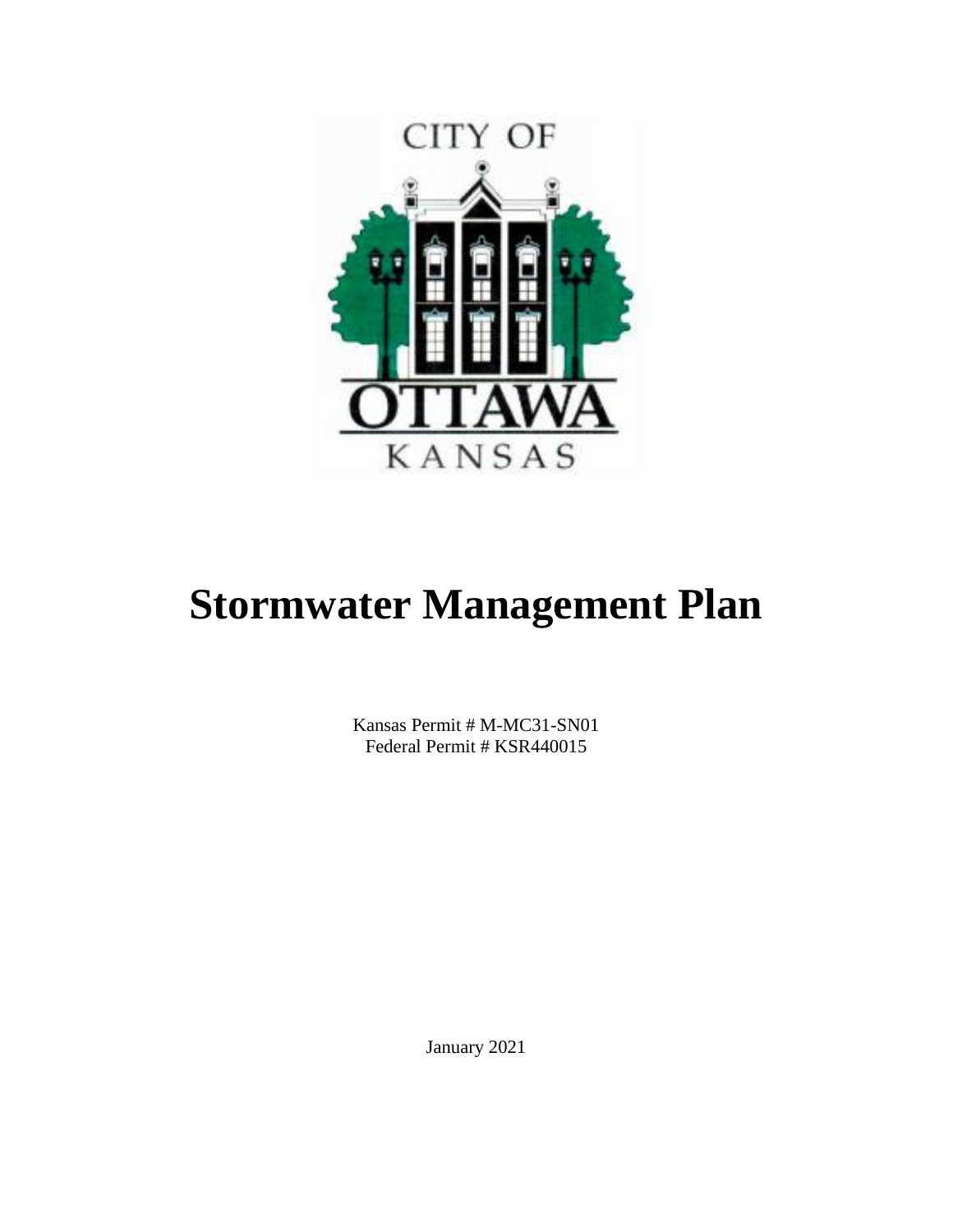

# **Table of Contents**

| <b>Section 1</b> | <b>Introduction to the Document</b>                                              |  |  |  |  |  |
|------------------|----------------------------------------------------------------------------------|--|--|--|--|--|
|                  | 1.1<br>Purpose of the Stormwater Management Plan                                 |  |  |  |  |  |
|                  | 1.2<br><b>Current Permit Information</b>                                         |  |  |  |  |  |
|                  | 1.3<br>Permit Compliance Activities and Schedule                                 |  |  |  |  |  |
|                  | 1.4<br>Parties Responsible for Compliance with the Stormwater<br>Management Plan |  |  |  |  |  |
|                  | Reporting to KDHE<br>1.5                                                         |  |  |  |  |  |
| <b>Section 2</b> | <b>Six Minimum Control Measures</b>                                              |  |  |  |  |  |
|                  | 2.1<br><b>Public Education and Outreach</b>                                      |  |  |  |  |  |
|                  | 2.2<br>Public Involvement and Participation                                      |  |  |  |  |  |
|                  | 2.3<br>Illicit Discharge Detection and Elimination                               |  |  |  |  |  |
|                  | 2.4<br><b>Construction Site Stormwater Runoff Control</b>                        |  |  |  |  |  |
|                  | 2.5<br>Post-Construction Stormwater Management in New Development and            |  |  |  |  |  |
|                  | <b>Redevelopment Projects</b>                                                    |  |  |  |  |  |
|                  | 2.6<br>Pollution Prevention/Good Housekeeping for Municipal Operations           |  |  |  |  |  |
| <b>Section 3</b> | <b>Total Maximum Daily Load Regulated Pollutants</b>                             |  |  |  |  |  |
|                  | 3.1<br>Background                                                                |  |  |  |  |  |
|                  | 3.2<br>Selection of BMPs                                                         |  |  |  |  |  |
|                  | 3.3<br><b>Establishing Measurable Goals</b>                                      |  |  |  |  |  |
|                  | 3.4<br>Mapping                                                                   |  |  |  |  |  |
|                  | Alternative Stormwater Offsite Pollution Reduction Program<br>3.5                |  |  |  |  |  |
| <b>Section 4</b> | <b>Monitoring</b>                                                                |  |  |  |  |  |
|                  | 4.1<br><b>Monitoring Requirements</b>                                            |  |  |  |  |  |
|                  | <b>Monitoring Frequency</b><br>4.2                                               |  |  |  |  |  |
|                  | 4.3<br><b>Other Permit Requirements</b>                                          |  |  |  |  |  |
| <b>Section 5</b> | <b>Modifications to BMPs and the Stormwater Management Plan</b>                  |  |  |  |  |  |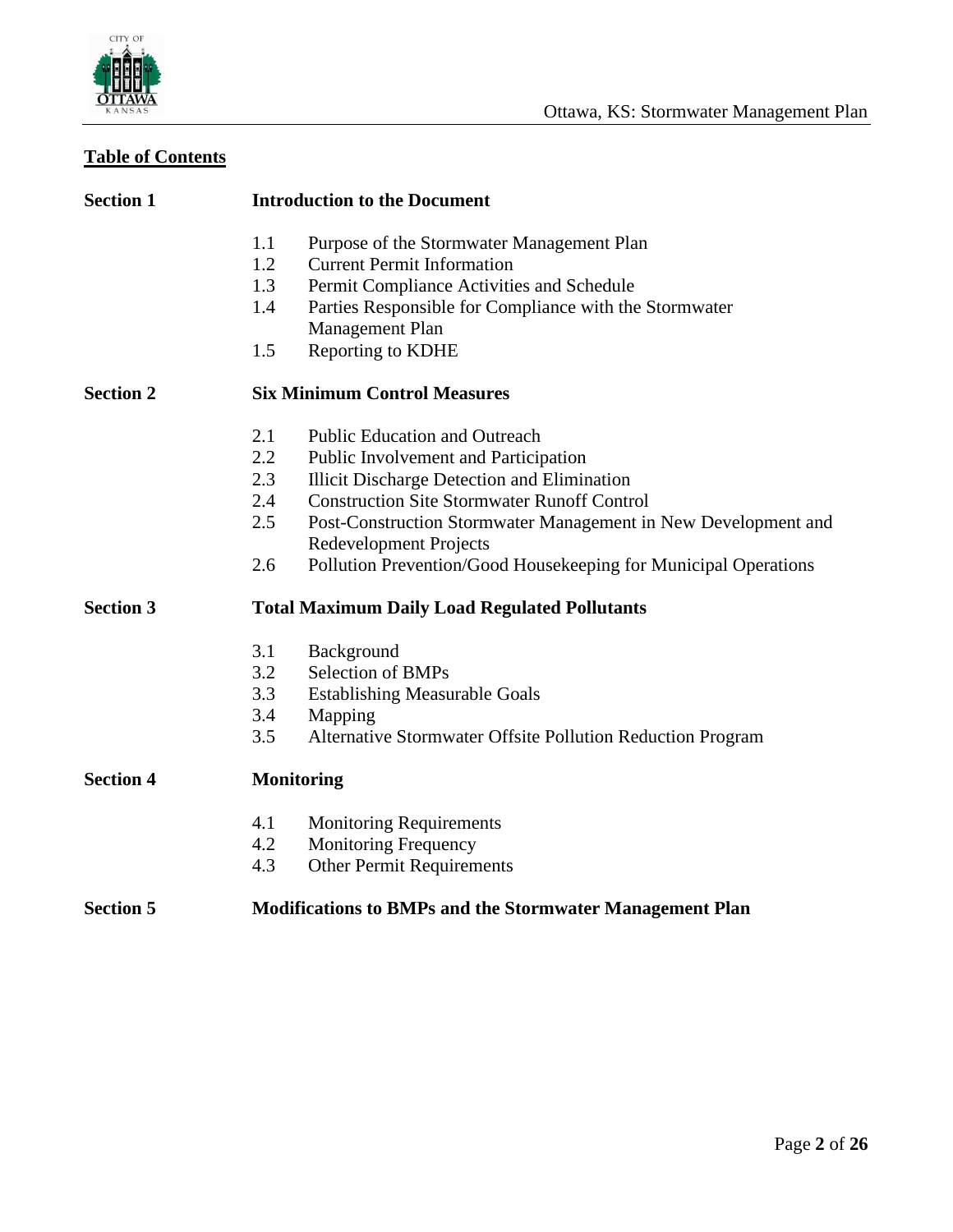

**SECTION 1:** Introduction to the Document

**1.1 Purpose of the Stormwater Management Plan:** This Stormwater Management Plan (SMP) outlines the efforts and strategies to be employed for the reduction of pollutants in stormwater runoff within the City of Ottawa, Kansas. The plan is to be used by the community as a guide to stormwater management activities, including stormwater Best Management Practices (BMPs), goals, monitoring duties, and reporting requirements. The document is designed to meet the requirements for Stormwater Management Plans as required by KDHE and the EPA under the Municipal Separate Storm Sewer System (MS4) permitting program.

**1.2 Current Permit Information:** This plan was prepared in compliance with Kansas Permit # M-MC31- SN01 and Federal Permit # KSR440015.

| <b>Effective Date:</b>  | November $1, 2019$ |
|-------------------------|--------------------|
| <b>Expiration Date:</b> | October 31, 2024   |

**1.3 Permit Compliance Activities and Schedule:** Part IV of the MS4 General Permit requires certain activities to be completed within the effective permit period. The compliance schedule requirements are as follows.

- **Year 2020:** Submit the Annual Report for calendar year 2019 to KDHE between January 1 and February 28, 2020. Any remaining tasks necessary to complete the update of the SMP should be completed in 2020. Complete the TMDL storm event monitoring of streams within a calendar year and report results via the eDMR reporting process by no later than January 28, 2021.
- **Year 2021:** Submit the updated SMP document to KDHE with the Annual Report to KDHE between January 1 and February 28, 2021. Implement sufficient listed BMPs to achieve the minimum point requirements for each year beginning in 2021. Complete the TMDL storm event monitoring of streams within a calendar year and report the results via the eDMR reporting process by no later than January 28, 2022.
- **Year 2022:** Submit the Annual Report for calendar year 2021 to KDHE between January 1 and February 28, 2022. Implement sufficient listed BMPs to achieve the minimum point requirements for each year. Complete the TMDL storm event monitoring of streams and report the results via the eDMR reporting process for all monitoring within a calendar year by no later than January 28, 2023.
- **Year 2023:** Submit the Annual Report for calendar year 2022 to KDHE between January 1 and February 28, 2023. By February 28, 2023 in addition to the Annual Report, provide a report (PDF format) on the effectiveness of source controls and structural BMPs to attenuate pollutant discharge and achieve the measurable goals including a summary of water quality data from in stream monitoring sites. Implement sufficient listed BMPs to achieve the minimum point requirements for each year. Complete the TMDL storm event monitoring of streams within a calendar year and report the results via the eDMR reporting process by no later than January 28, 2024.
- **Year 2024:** Submit the Annual Report for calendar year 2023 to KDHE between January 1 and February 28, 2024. Implement sufficient listed BMPs to achieve the minimum point requirements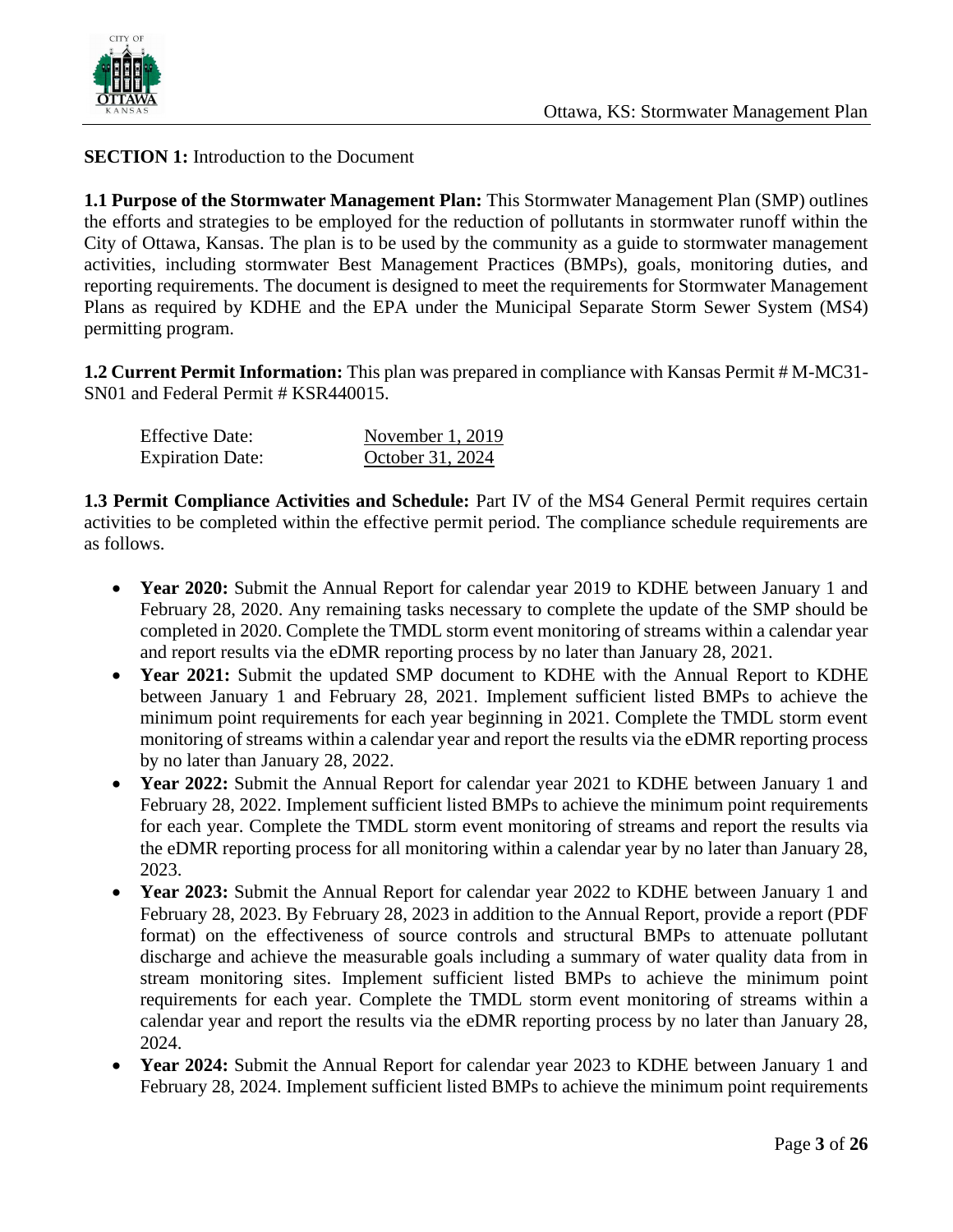

for each year. Complete the TMDL storm event monitoring of streams within a calendar year and report the results via the eDMR reporting process by no later than January 28, 2024.

**1.4 Parties Responsible for Compliance with the Stormwater Management Plan:** Overall responsibility for coordination of activities outlined in this plan, and for reporting, will be by the City of Ottawa's Director of Public Works.

**1.5 Reporting to KDHE:** Annual reporting is required by KDHE to be submitted each calendar year on the 28th of February. The report will cover activities conducted during the prior calendar year and will include the following:

- Activities during the previous calendar year.
- The status of compliance with permit conditions, an assessment of the appropriateness of the implemented BMPs, progress towards achieving the statutory goal of reducing the discharge of pollutants to the maximum extent practicable (MEP), and the measurable goals with an indication of the progress toward meeting the goals for each of the six minimum control measures.
- Results of information collected and analyzed (i.e. test results, surveys, or public comments/input), during the annual reporting period. This may include monitoring data used to assess the success of best management practices with respect to reduction in pollutant discharge. Include an interpretation of the information which addresses success or failure of the portion of the program for which the information applies.
- For BMPs which are directed at reducing the discharge of TMDL regulated pollutants, provide the measurable goals of each BMP with an indication of the progress towards meeting the goals.
- Results of information collected and analyzed, if any, during the annual reporting period, including monitoring data used to assess the success of the program at reducing the TMDL regulated pollutants.
- A summary of the stormwater activities that were scheduled to be undertaken during the previous calendar year and the status of these activities.
- A summary of the stormwater activities which are scheduled to be undertaken during the next calendar year (including an implementation schedule).
- A map showing changes in the permittee's jurisdictional Permit Area if the permit area has changed within the year.
- Description of significant changes in any of the BMPs including those in the SMP implementing the six minimum control measures.
- Updated ordinances or resolution associated with the SMP or the six MCM (minimum control measures) shall be provided with the annual reports.
- A list of other parties (such as other municipalities or consultants) which will be responsible for implementing any of the program areas of the Stormwater Management Plan.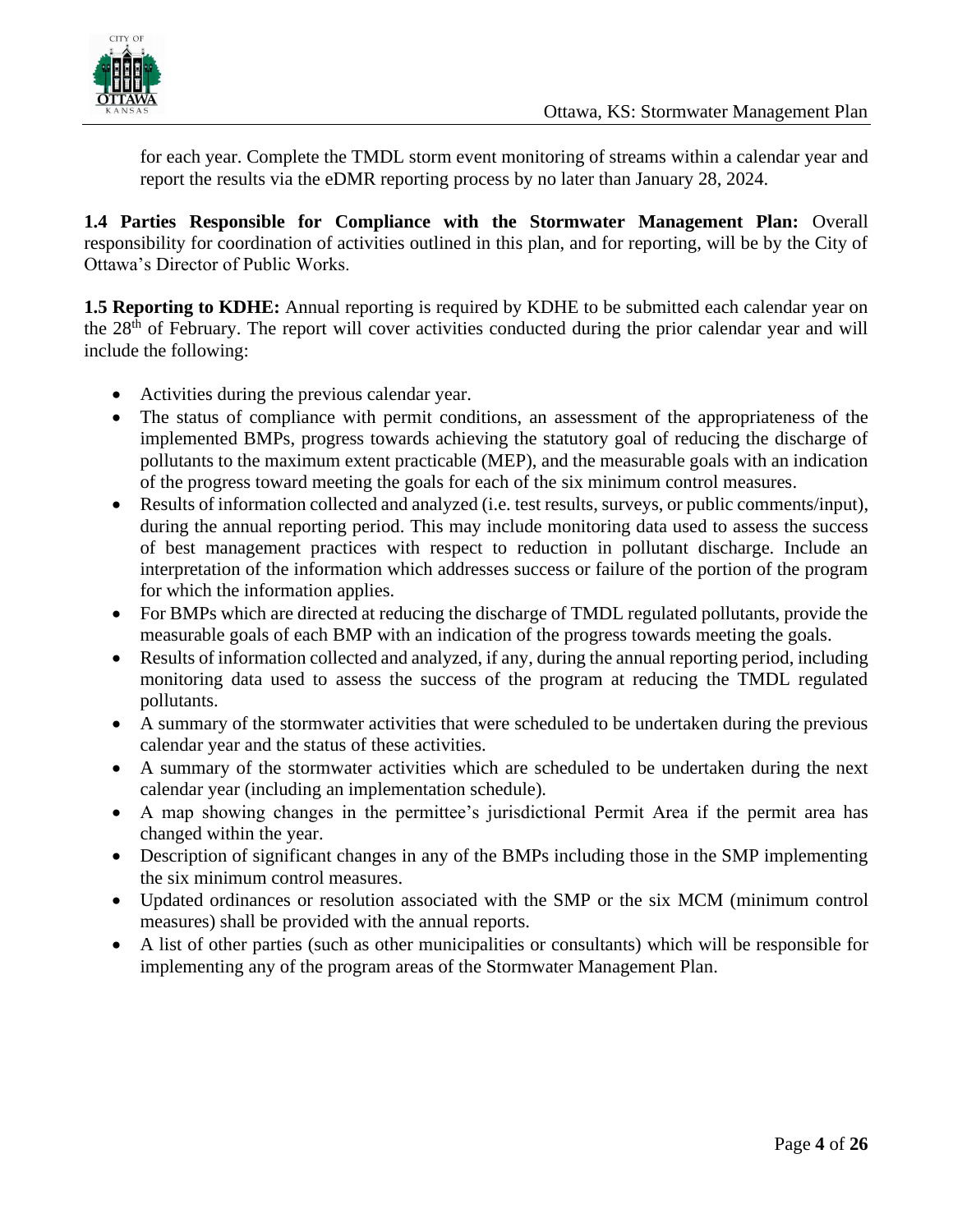

#### **SECTION 2: Six Minimum Control Measures**

This section describes the six Minimum Control Measures (MCMs) for water quality protection that are required by all MS4 permits. They include the following:

- 1. Public Education and Outreach.
- 2. Public Involvement and Participation.
- 3. Illicit Discharge Detection and Elimination.
- 4. Construction Site Stormwater Runoff Control.
- 5. Post-Construction Stormwater Management in New Development and Redevelopment.
- 6. Pollution Prevention/Good Housekeeping for Municipal Operations.

For each of these control measures the following is provided in this section:

- A summary description of the control measure.
- A table listing BMPs, Measurable Goals for the BMPs, and implementation schedule.

**2.1 Public Education and Outreach:** This MCM consists of implementing a public education program. This includes the distribution of educational materials to the community, conducting outreach activities to address the impacts of stormwater discharges on water bodies, and the steps the public can take to reduce pollutants in stormwater runoff. The implementation of BMPs for this MCM must result in accumulation of at least 4 points on an annual basis for calendar year 2021 and 2022. The total minimum points required increases to 7 beginning in 2023.

| <b>BMP</b> Summary  | <b>Measurable Goal</b>              | Implementation            | <b>Points</b>  | 2021           | 2022           | 2023           | 2024           |
|---------------------|-------------------------------------|---------------------------|----------------|----------------|----------------|----------------|----------------|
|                     |                                     | $Schedule +$              | 2020           |                |                |                |                |
|                     |                                     | <b>Responsible Staff</b>  |                |                |                |                |                |
| 01 - Maintain a     | Maintain the webpage with up-to-    | Implement in 2020         | $3$ in $1st$   | 2              | 2              | 2              | 2              |
| stormwater          | date information with all links     | and continue              | year           |                |                |                |                |
| webpage             | effective and providing valid       |                           |                |                |                |                |                |
|                     | information throughout the year.    | Stormwater                | 2 for          |                |                |                |                |
|                     | All links need to be checked and    | Coordinator for the       | succes         |                |                |                |                |
|                     | the website updated on a            | City of Ottawa.           | sive           |                |                |                |                |
|                     | minimum monthly basis.              |                           | years          |                |                |                |                |
|                     | Document monthly checks in          |                           |                |                |                |                |                |
|                     | logbook and indicate changes        |                           |                |                |                |                |                |
|                     | with logged summaries.              |                           |                |                |                |                |                |
| $02 - Post$ the     | The two documents must be.          | Implement in 2020         |                |                |                |                |                |
| municipality's      | posted for at least 6 months of the | and continue              |                |                |                |                |                |
| MS4 permit and      | year.                               |                           |                |                |                |                |                |
| SMP document        |                                     | Stormwater                |                |                |                |                |                |
| on the stormwater   |                                     | Coordinator for the       |                |                |                |                |                |
| webpage.            |                                     | City of Ottawa.           |                |                |                |                |                |
| $03 - Apply$        | Apply this notification on at least | Implement in 2020         | $\mathfrak{D}$ | $\mathfrak{D}$ | $\mathfrak{D}$ | $\mathfrak{D}$ | $\mathfrak{D}$ |
| placard or stencil  | 10% of all known stormwater         | and continue              |                |                |                |                |                |
| on stormwater       | inlets in the MS4. The required     |                           |                |                |                |                |                |
| inlets to provide a | number of stencils/placards must    | <b>Public Works staff</b> |                |                |                |                |                |
| message similar     | be placed within the year for       | of the City of            |                |                |                |                |                |
| to "No Dumping      | which points are claimed.           | Ottawa.                   |                |                |                |                |                |
| - Drains to River"  |                                     |                           |                |                |                |                |                |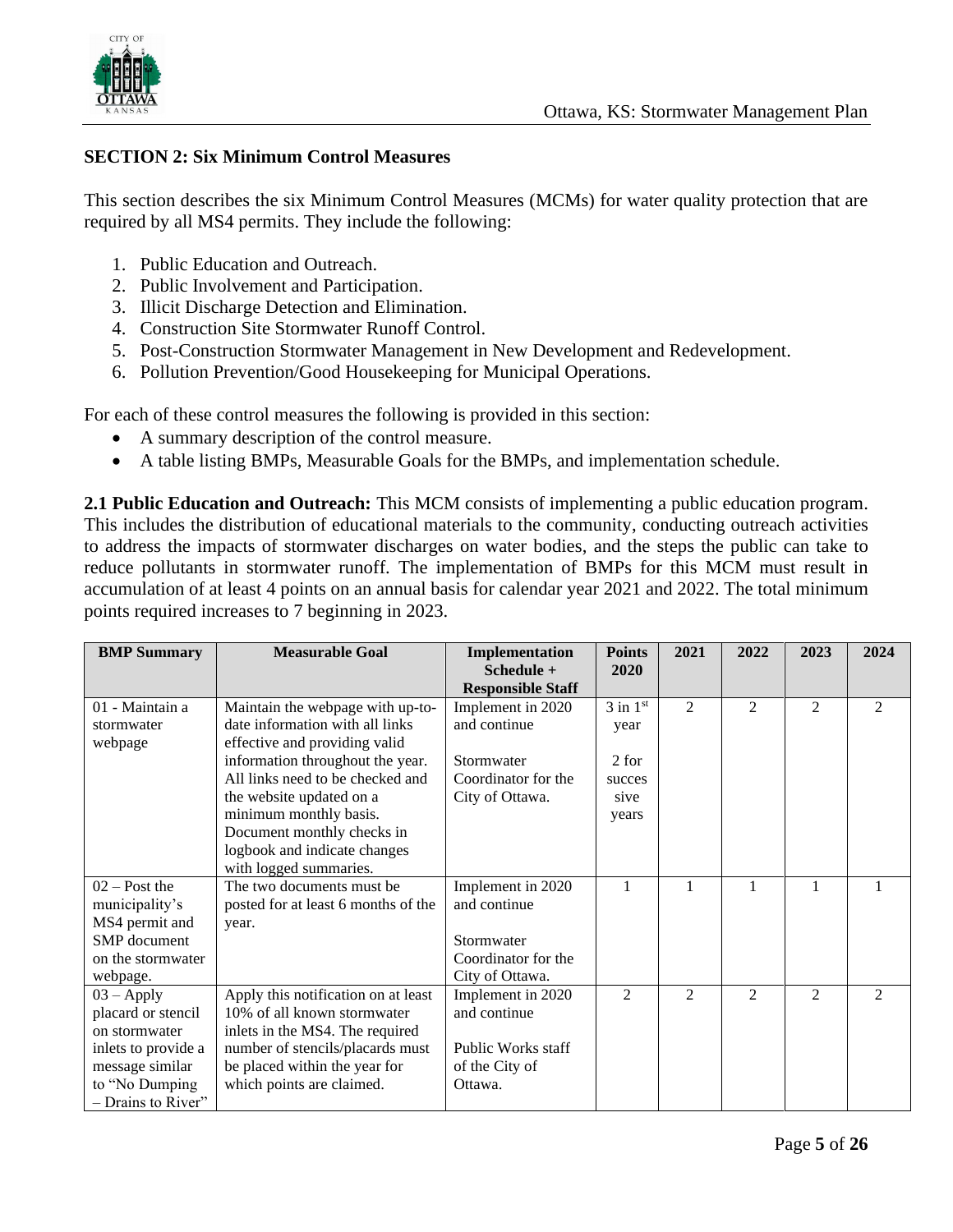

|                                                                                                                                                                                                                                                                                                                                                                                                      | Subsequent years may claim<br>points when an additional 5% of<br>all known inlets bear the<br>placard/stencil.                                                                                                                                                                                                                                                       |                                                                                                        |                                                                                                                                                               |                |                |                |                |
|------------------------------------------------------------------------------------------------------------------------------------------------------------------------------------------------------------------------------------------------------------------------------------------------------------------------------------------------------------------------------------------------------|----------------------------------------------------------------------------------------------------------------------------------------------------------------------------------------------------------------------------------------------------------------------------------------------------------------------------------------------------------------------|--------------------------------------------------------------------------------------------------------|---------------------------------------------------------------------------------------------------------------------------------------------------------------|----------------|----------------|----------------|----------------|
| 04 - Provide a<br>telephone number<br>or web-based<br>method for the<br>public to report<br>illicit discharges.                                                                                                                                                                                                                                                                                      | Respond to all reported<br>complaints within 10 days. If<br>found valid, resolve or establish a<br>schedule for resolution within 20<br>days. Documents complaints and<br>response/resolution process for<br>all complaints received in the<br>year.<br>Reporting method must be<br>available to the public for at least<br>6 months in the year to claim<br>points. | Implement in 2020<br>and continue<br>Stormwater<br>Coordinator for the<br>City of Ottawa.              | $\mathbf{2}$<br>Additi<br>onal 2<br>points<br>may be<br>claime<br>d for<br>resolvi<br>ng<br>illicit<br>dischar<br>ges (1)<br>point<br>per<br>resolut<br>ion). | $\overline{2}$ | $\mathfrak{2}$ | $\overline{2}$ | $\overline{2}$ |
| 05 - Provide<br>stormwater<br>education for<br>students at a<br>school campus<br>(within grades K-<br>12) within<br>Ottawa's<br>jurisdiction and<br>up to 30 miles<br>outside. The<br>training may be<br>limited to the<br>individual campus<br>(local school<br>buildings<br>associate with a<br>single address).<br>Training does not<br>need to be<br>provided to the<br>entire school<br>system. | Provide an educator or speaker<br>that will reach at least 5% of the<br>K-12 students who normally<br>attend school in the selected<br>school campus.<br>Alternatively, fund BMPs at the<br>school campus such as:<br>Installation of BMPs at school<br>Construction of rain garden on<br>school property<br>Rain barrel workshop<br>Rain garden workshop            | Implement in $20\overline{20}$<br>and continue<br>Stormwater<br>Coordinator for the<br>City of Ottawa. | 3                                                                                                                                                             | 3              | 3              | 3              | 3              |
| 06 - Operate an<br>information booth<br>at a public event<br>where at least an<br>estimated 200 or<br>more individuals<br>attend.                                                                                                                                                                                                                                                                    | Provide information about<br>stormwater topics of current<br>interest.<br>All events shall have the booth<br>staffed by the permittee for at<br>least 50% of the days the event<br>occurs.                                                                                                                                                                           | Implement in 2020<br>and continue<br>Stormwater<br>Coordinator for the<br>City of Ottawa.              | 1                                                                                                                                                             | 1              | $\mathbf{1}$   | 1              | 1              |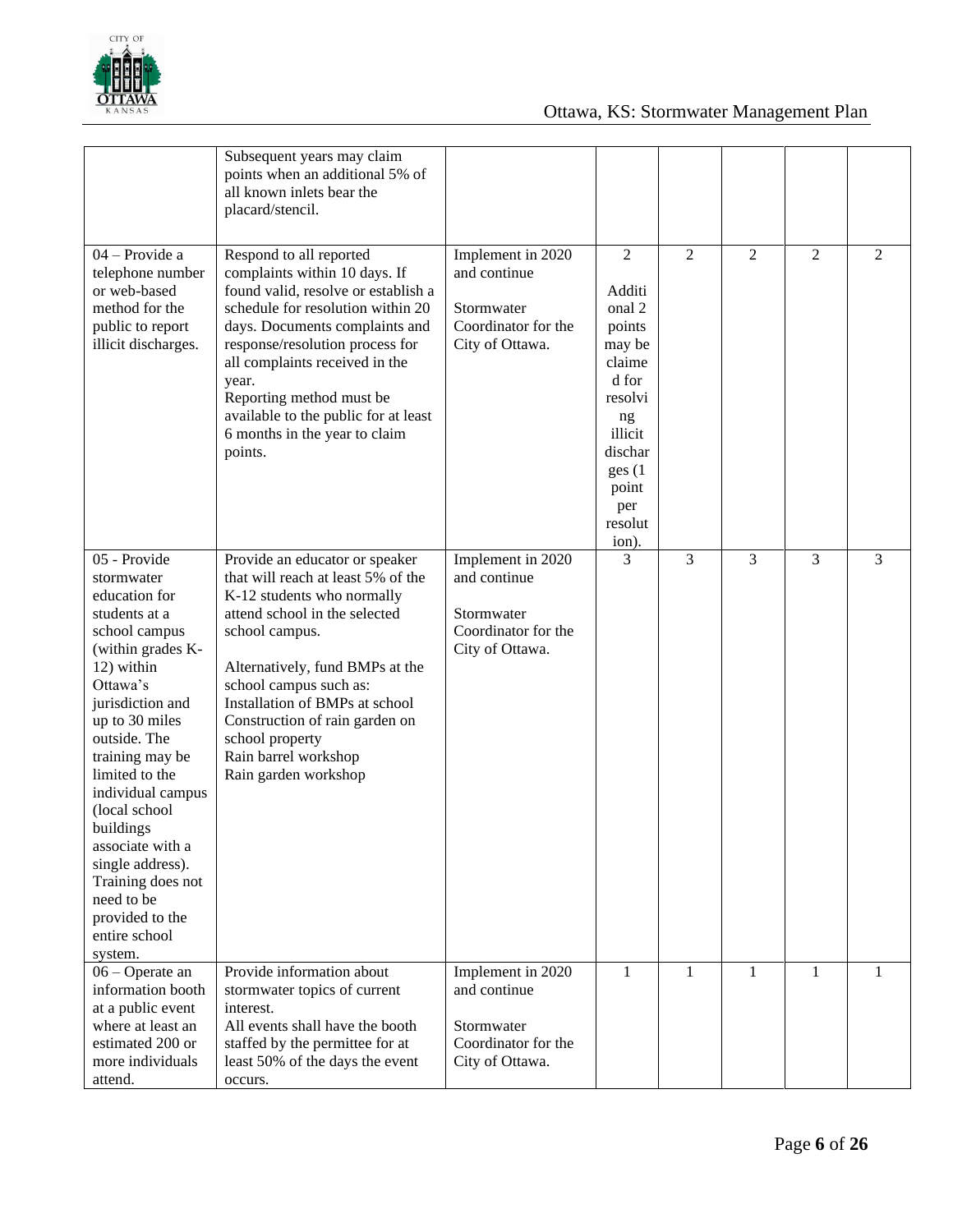

| $07 -$ Adopt a<br>public education<br>program to reduce<br>littering.                                               | Install and/or maintain signs to<br>discourage littering. Signs will be<br>located in areas where littering<br>has been a problem.<br>Points claimed for any year in<br>which signs are installed and in<br>place for more than 6 months or<br>in cases where signs have<br>previously been installed in any<br>year where the signs remain<br>posted for the full year. | Implement in 2021<br>and continue<br>Public Works staff<br>of the City of<br>Ottawa.                         | 0              | 1              | 1              | 1              |                |
|---------------------------------------------------------------------------------------------------------------------|--------------------------------------------------------------------------------------------------------------------------------------------------------------------------------------------------------------------------------------------------------------------------------------------------------------------------------------------------------------------------|--------------------------------------------------------------------------------------------------------------|----------------|----------------|----------------|----------------|----------------|
| 08 - Create a<br>stormwater<br>brochure to<br>provide to the<br>public at public<br>meetings and/or<br>hearings.    | Have copies available during at<br>least 10 meetings or public<br>hearings within the year. The<br>brochure shall address<br>stormwater topics of concern.                                                                                                                                                                                                               | Implement in 2021<br>and continue<br>Stormwater<br>Coordinator for the<br>City of Ottawa.                    | $\overline{0}$ | $\mathbf{1}$   | $\mathbf{1}$   | $\mathbf{1}$   |                |
| 09 - Participate in<br>social media<br>program on<br>pertinent<br>stormwater public<br>education topics.            | Publish or share social media<br>content on Ottawa's social media<br>account at least 6 times per year.<br>Record post topic, number of<br>impressions, and engagement for<br>each post. Include a link to<br>Ottawa's stormwater webpage.                                                                                                                               | Implement in 2020<br>and continue<br>Stormwater<br>Coordinator for the<br>City of Ottawa.                    | $\overline{2}$ | $\overline{2}$ | $\overline{2}$ | $\overline{2}$ | $\overline{2}$ |
| $10 -$ Operate an<br>adopt-a-street<br>program to utilize<br>public volunteers<br>to clean street<br>right-of-ways. | Volunteers shall clean at least a<br>two-mile section of street (single<br>or multiple streets) within<br>Ottawa's permit area or adjacent<br>to it. The street right-of-way shall<br>be cleaned at least once/year.                                                                                                                                                     | Implement in 2023<br>and continue<br>Stormwater<br>Coordinator for the<br>City of Ottawa with<br>volunteers. | $\overline{0}$ | $\Omega$       | $\mathbf{0}$   | $\mathbf{1}$   |                |
|                                                                                                                     |                                                                                                                                                                                                                                                                                                                                                                          | Points required                                                                                              | 4              | $\overline{4}$ | $\overline{4}$ | $\overline{7}$ | $\tau$         |
|                                                                                                                     |                                                                                                                                                                                                                                                                                                                                                                          | Points planned for                                                                                           | 14             | 15             | 15             | 16             | 16             |

**2.2 Public Involvement and Participation:** This MCM consists of implementing a public involvement and participation program to solicit public comment and recommendations regarding the BMPs and measurable goals utilized by the City to comply with the permit. The City will comply with State and local public notice requirements when implementing a public involvement and participation program. The implementation of BMPs for this MCM must result in accumulation of at least 3 points in a calendar year for 2021 and 2022. The total minimum points required increases to 6 beginning in 2023.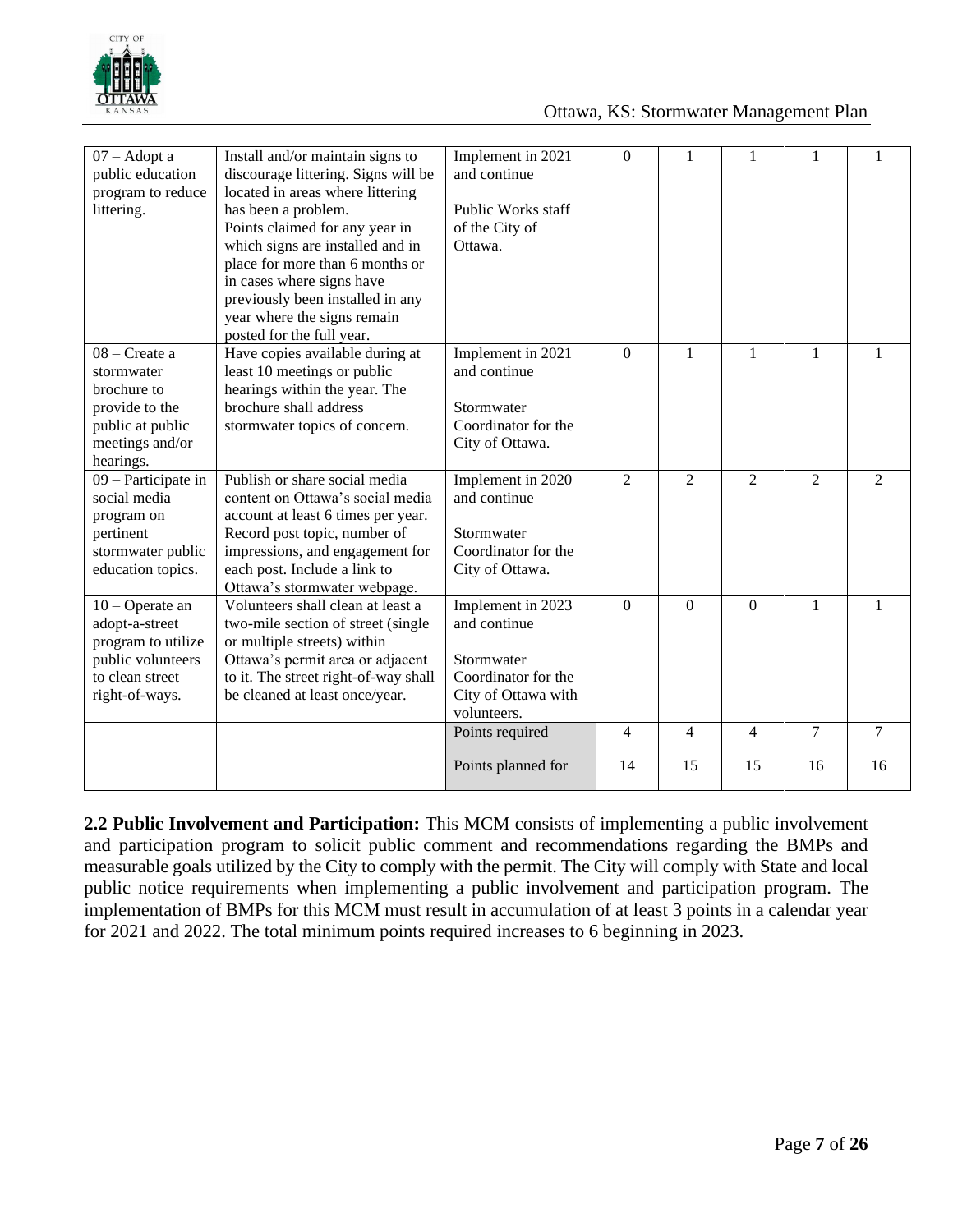

| <b>BMP</b> Summary                                                                                                                                                                                                                                                                                                          | <b>Measurable Goal</b>                                                                                                                                                                                                                                                                                                                                                                    | Implementation                                                                                                                                                                                                                                                                                   | <b>Points</b>                                                                                                                         | 2021           | 2022           | 2023           | 2024 |
|-----------------------------------------------------------------------------------------------------------------------------------------------------------------------------------------------------------------------------------------------------------------------------------------------------------------------------|-------------------------------------------------------------------------------------------------------------------------------------------------------------------------------------------------------------------------------------------------------------------------------------------------------------------------------------------------------------------------------------------|--------------------------------------------------------------------------------------------------------------------------------------------------------------------------------------------------------------------------------------------------------------------------------------------------|---------------------------------------------------------------------------------------------------------------------------------------|----------------|----------------|----------------|------|
|                                                                                                                                                                                                                                                                                                                             |                                                                                                                                                                                                                                                                                                                                                                                           | Schedule +<br><b>Responsible Staff</b>                                                                                                                                                                                                                                                           | 2020                                                                                                                                  |                |                |                |      |
| $01$ - Establish a<br>program to<br>encourage<br>residents to<br>install<br>stormwater<br>treatment BMPs<br>on their<br>property.                                                                                                                                                                                           | Encouragement can include<br>funding, grants, financial<br>incentives, trainings, and/or<br>giveaways. Examples like rain<br>barrels, rain gardens, native<br>plantings, native trees, cisterns,<br>and vegetated swales.<br>Record participation numbers<br>annually. One or more of the<br>listed methods of<br>encouragement must be<br>implemented in the year points<br>are claimed. | Continue current<br>efforts: The city<br>gives citizens a 5%<br>- 10% discount on<br>their Stormwater<br>Utility Fee if they<br>implement<br><b>Stormwater BMPs</b><br>into their<br>landscaping (Rain<br>barrels, and rain<br>gardens).<br>Stormwater<br>Coordinator for the<br>City of Ottawa. | 2<br>Additi<br>onal 1<br>point<br>each<br>year<br>where<br>partici<br>pation<br>increa<br>ses<br>10%<br>from<br>previo<br>us<br>year. | $\overline{2}$ | $\overline{2}$ | $\overline{2}$ | 2    |
| $02$ – Enact<br>ordinance<br>requirement that<br>pet owners, or<br>their keepers,<br>need to<br>immediately and<br>properly dispose<br>of their pet's<br>solid waste that<br>is deposited at<br>parks or rest<br>areas owned by<br>Ottawa.                                                                                  | The ordinance shall be enacted,<br>and signs posted informing the<br>public of their obligation at the<br>park. The installation of pet<br>waste bag dispensers in public<br>areas qualifies as adequate<br>signage.                                                                                                                                                                      | Implemented in<br>2014 under<br>Municipal Code<br>14-203 E with<br>continued<br>enforcement.<br>Public Works staff<br>of the City of<br>Ottawa.                                                                                                                                                  | 1                                                                                                                                     | $\mathbf{1}$   | $\mathbf{1}$   | 1              | -1   |
| 03 - Establish a<br>program to<br>employ (paid or<br>unpaid) high<br>school or college<br>age<br>environmental<br>intern in an<br>environmental<br>related program<br>including but not<br>limited to either<br>the wastewater<br>utility,<br>stormwater<br>utility, potable<br>water utility or<br>solid waste<br>utility. | During the internship, the<br>intern must receive the same<br>environmental related training<br>that a new full-time employee<br>would receive within the first $6 \mid$<br>months of the full-time<br>employee's employment.<br>The internship must last at least<br>8 weeks in the year points are<br>claimed.                                                                          | Implemented in<br>2017 with<br>continued efforts.<br>Public Works staff<br>of the City of<br>Ottawa.                                                                                                                                                                                             | 2                                                                                                                                     | $\overline{2}$ | $\overline{2}$ | 2              | 2    |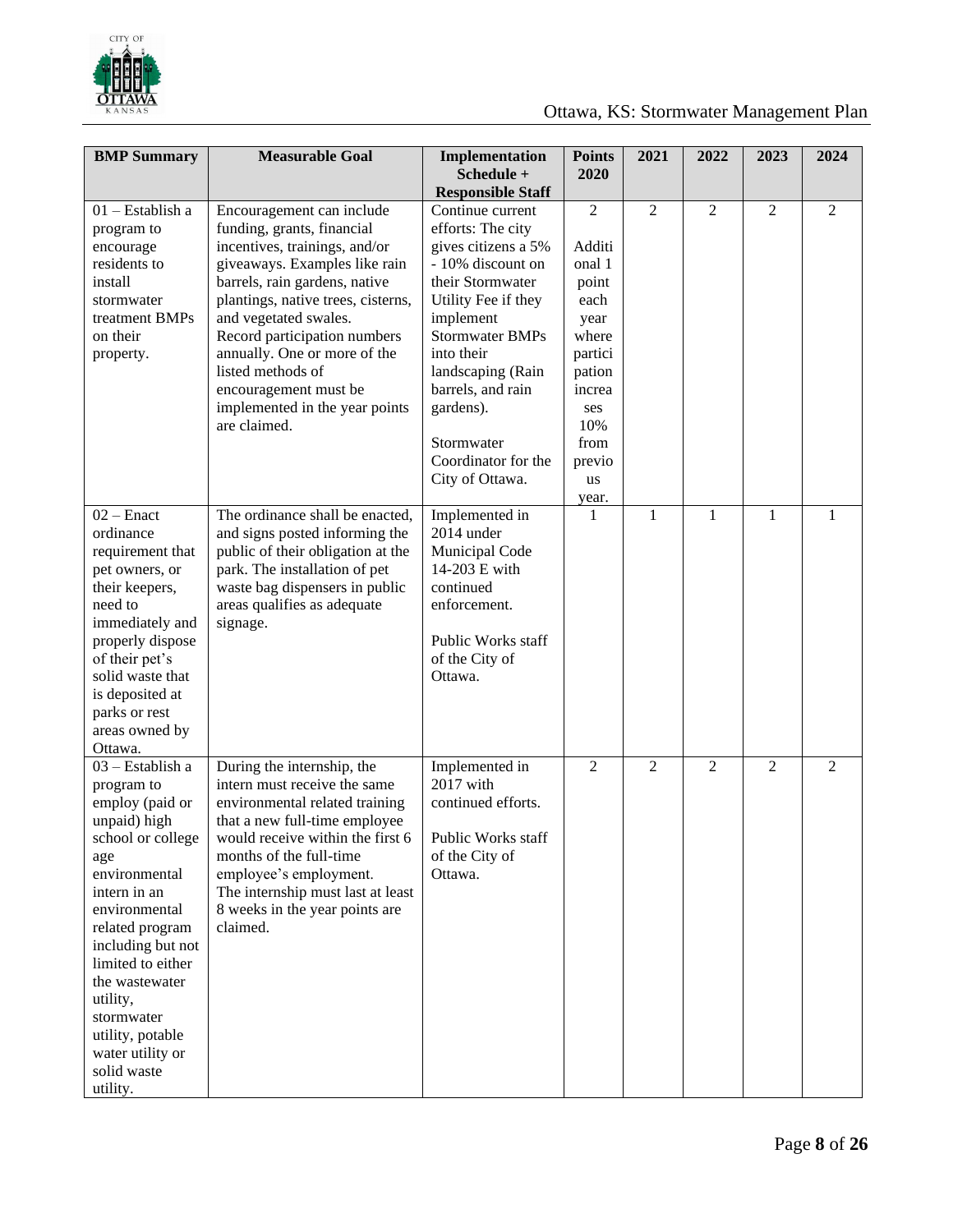

| 04 - Provide a<br>monetary<br>donation to a<br>scholarship fund<br>for students<br>pursuing a<br>degree in an<br>environmental<br>program which<br>would qualify<br>them to work in<br>a field which can<br>results in water<br>pollution<br>control. | Minimum of \$500 contribution<br>in a year is acceptable. The<br>donation must be made in the<br>year points are claimed.                                                                                                                                                                                       | Implement in 2023<br>and continue.<br>Public Works<br>Director for the<br>City of Ottawa.  | $\mathbf{0}$                                                                                    | $\mathbf{0}$   | $\mathbf{0}$ | $\overline{2}$ | $\overline{2}$ |
|-------------------------------------------------------------------------------------------------------------------------------------------------------------------------------------------------------------------------------------------------------|-----------------------------------------------------------------------------------------------------------------------------------------------------------------------------------------------------------------------------------------------------------------------------------------------------------------|--------------------------------------------------------------------------------------------|-------------------------------------------------------------------------------------------------|----------------|--------------|----------------|----------------|
| $05 - Distribute$<br>stormwater<br>educational<br>materials to the<br>public within<br>Ottawa's permit<br>area and up to<br>30 miles away.                                                                                                            | The educational materials for<br>each topic must have a value of<br>at least \$50.                                                                                                                                                                                                                              | Implement in 2021<br>and continue.<br>Stormwater<br>Coordinator for the<br>City of Ottawa. | $\boldsymbol{0}$<br>Additi<br>onal 1<br>point<br>for<br>each<br>topic<br>(max<br>of 5<br>points | $\mathbf{1}$   | $\mathbf{1}$ | 1              | 1              |
| $06 -$ Hold park<br>or stream bank<br>clean-up events<br>for public<br>volunteers to aid<br>municipal staff<br>in removing<br>trash, debris, or<br>pollutant sources<br>from the<br>selected clean-<br>up area.                                       | Clean an area which must be<br>equal to or greater than one<br>acre or alternately at least 200<br>yards of streambank.<br>At least one such clean-up<br>activity must occur in the year<br>for which points are claimed.                                                                                       | Implement in 2021<br>and continue.<br>Stormwater<br>Coordinator for the<br>City of Ottawa. | $\overline{0}$                                                                                  | 3              | 3            | 3              | 3              |
| $07 -$ Provide at<br>least two events<br>for residents to<br>engage in<br>cleanup<br>activities and<br>improve water<br>quality in the<br>municipality.                                                                                               | Provide at least two events in<br>streams, streamside parks,<br>areas adjacent to public<br>waterways, and/or other green<br>infrastructure/water resources.<br>These events can be any of the<br>following: Environmental<br>restoration events, stream clean<br>ups, tree plantings, or stream<br>monitoring. | Implement in 2022<br>and continue.<br>Stormwater<br>Coordinator for the<br>City of Ottawa. | $\boldsymbol{0}$                                                                                | $\Omega$       | 3            | 3              | 3              |
|                                                                                                                                                                                                                                                       |                                                                                                                                                                                                                                                                                                                 | Points required                                                                            | $\boldsymbol{0}$                                                                                | $\overline{3}$ | 3            | 6              | 6              |
|                                                                                                                                                                                                                                                       |                                                                                                                                                                                                                                                                                                                 | Points planned for                                                                         | 5                                                                                               | 9              | 12           | 12             | 12             |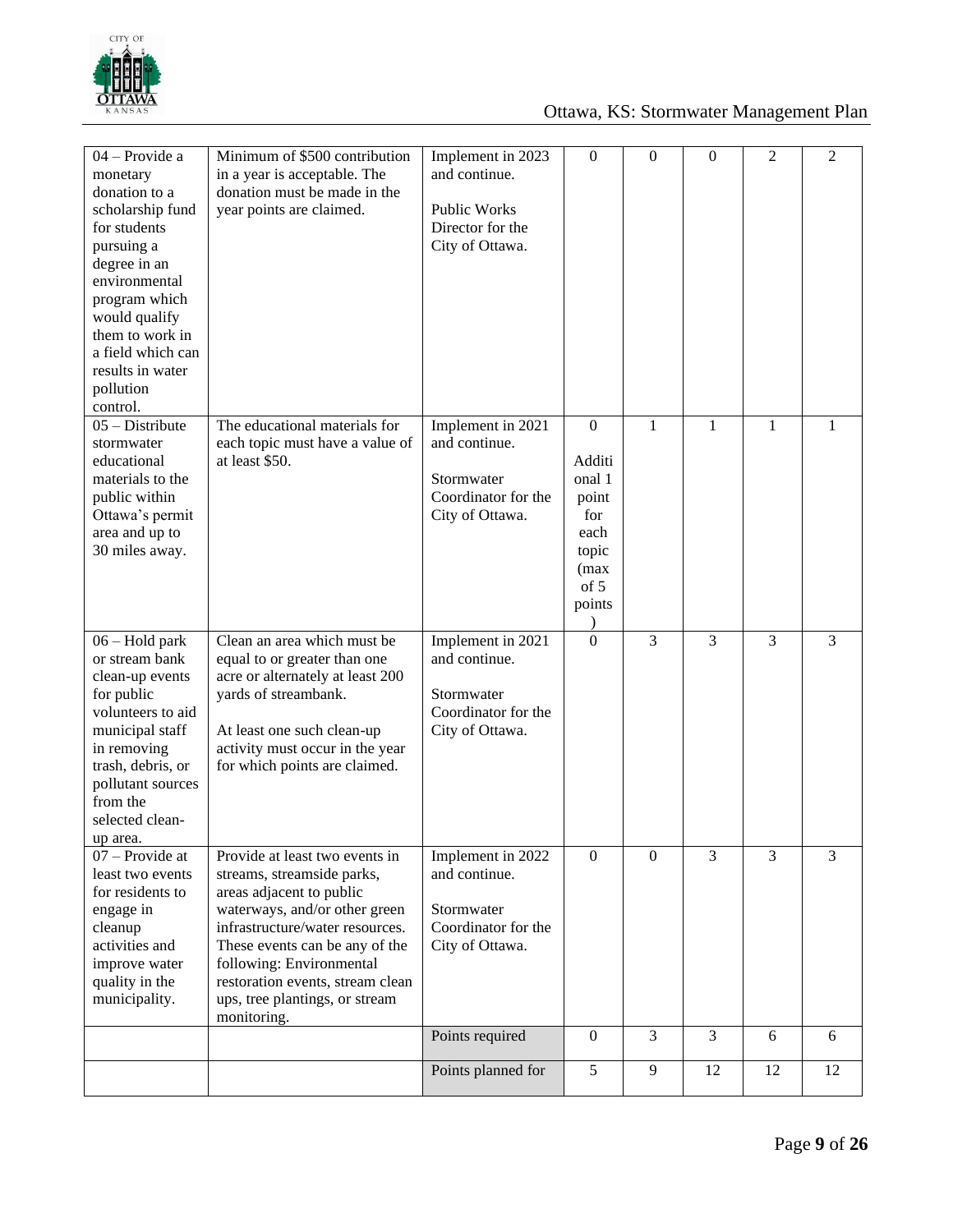

**2.3 Illicit Discharge Detection and Elimination:** This MCM consists of developing, implementing, and enforcing a program to detect and eliminate illicit wastewater discharges or other non-stormwater discharges into the storm sewer system. The implementation of BMPs for this MCM must result in accumulation of at least 5 points in a calendar year for 2021 and 2022. The total minimum points required increases to 7 beginning in 2023.

KDHE requires this program to include, at a minimum:

- Developing a storm sewer system map of the permitted MS4 showing the location of all outfalls, either pipes or open channel drainage, and showing the names and locations of all streams or lakes that receive discharges from those outfalls.
- Implementing and enforcing an ordinance to prohibit non-stormwater discharges into the storm sewer system.
- Implementing a program to detect and eliminate illicit discharges into the MS4.
- Informing public employees, businesses, and the general public of hazards associated with illegal discharges and improper disposal of waste.

| <b>BMP Summary</b> | <b>Measurable Goal</b>           | Implementation           | <b>Points</b>  | 2021 | 2022         | 2023           | 2024 |
|--------------------|----------------------------------|--------------------------|----------------|------|--------------|----------------|------|
|                    |                                  | $Schedule +$             | 2020           |      |              |                |      |
|                    |                                  | <b>Responsible Staff</b> |                |      |              |                |      |
| $01 - Developa$    | The plan shall include, at a     | Fire Dept has            | $\theta$       | 3    | 2            | $\overline{2}$ | 2    |
| spill response     | minimum, the following:          | response procedures      |                |      |              |                |      |
| plan and, if       | explanation of appropriate spill | to follow. Revise as     | 3 for          |      |              |                |      |
| appropriate,       | response activities for spills   | necessary.               | initial        |      |              |                |      |
| coordinate         | associated with vehicle          | Implement in 2021        | year           |      |              |                |      |
| emergency          | accidents, at grade or above     | and continue.            |                |      |              |                |      |
| response with      | ground storage tanks, and        |                          | $\mathfrak{D}$ |      |              |                |      |
| other agencies or  | vehicle fluids from mechanical   | Public Works staff       | there-         |      |              |                |      |
| organizations.     | equipment such as construction   | in cooperation with      | after          |      |              |                |      |
|                    | equipment, cars, or trucks.      | Emergency                |                |      |              |                |      |
|                    |                                  | Personnel for the        |                |      |              |                |      |
|                    |                                  | City of Ottawa.          |                |      |              |                |      |
|                    |                                  |                          |                |      |              |                |      |
|                    |                                  | 3 for initial year, 2    |                |      |              |                |      |
|                    |                                  | thereafter               |                |      |              |                |      |
| 02 – Implement a   | When at least 5% of outfalls     | Implement in 2021        | $\theta$       |      | $\mathbf{1}$ | 1              |      |
| program to         | have been inspected and at least | and continue.            |                |      |              |                |      |
| evaluate MS4       | one outfall identified as        |                          | 1 when         |      |              |                |      |
| outfalls to        | discharging (entirely or         | Public Works staff       | $5%$ in-       |      |              |                |      |
| identify illicit   | partially) flow from an illicit  | of the City of           | spected        |      |              |                |      |
| discharges.        | discharge, then the allotted     | Ottawa.                  | in a           |      |              |                |      |
| Inspect at least   | points may be claimed in the     |                          | year           |      |              |                |      |
| 5% of known        |                                  |                          |                |      |              |                |      |

• Developing and implementing a plan to detect and address prohibited non-stormwater discharges. The plan must include efforts to identify and evaluate dry weather MS4 discharges.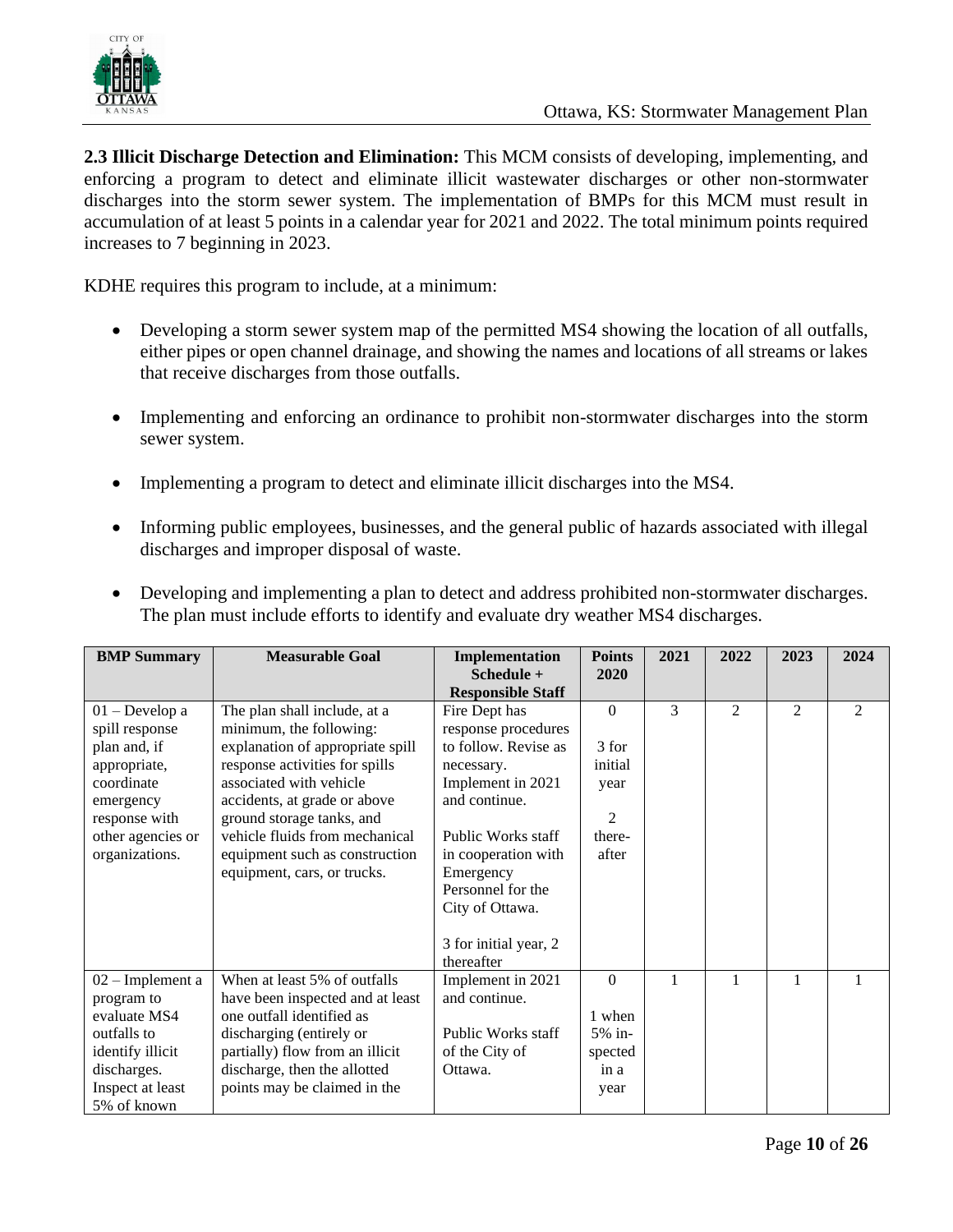

|                                                                                                                                                                                                                                                                            |                                                                                                                                                                                                                                                                                                                                                                                                                                                                        | Points required<br>Points planned for                                                                                                                                             |                                                                                                         | $\mathfrak{S}$<br>10 | 5<br>$\overline{9}$ | $\tau$<br>9 | $\tau$<br>9 |
|----------------------------------------------------------------------------------------------------------------------------------------------------------------------------------------------------------------------------------------------------------------------------|------------------------------------------------------------------------------------------------------------------------------------------------------------------------------------------------------------------------------------------------------------------------------------------------------------------------------------------------------------------------------------------------------------------------------------------------------------------------|-----------------------------------------------------------------------------------------------------------------------------------------------------------------------------------|---------------------------------------------------------------------------------------------------------|----------------------|---------------------|-------------|-------------|
| $04$ – Inspect 5%<br>of Ottawa's<br>stormwater<br>system inlets<br>and/or outfalls<br>within the permit<br>area conducted in<br>a 12-month<br>period to aid in<br>identifying illicit<br>discharges.                                                                       | Generate a summary report of<br>the inspections including the<br>number of inlets and/or outfalls<br>visually inspected, condition<br>comments, illicit discharges<br>identified, and the results of<br>efforts to eliminate illicit<br>discharges (i.e. discharge line<br>disconnected and redirected to<br>the sanitary sewer or discharge<br>practice terminated). Inspections<br>are to occur within a 12-month<br>term but may cross different<br>calendar years. | Implemented and<br>will continue<br>current efforts.<br>Public Works staff<br>of the City of<br>Ottawa.<br>3 if at least 2% is<br>inspected, 5 if at<br>least 15% is<br>inspected | $\mathbf{0}$<br>3 if at<br>least<br>2%<br>$in-$<br>spected<br>5 if at<br>least<br>15%<br>in-<br>spected | 3                    | $\overline{3}$      | 3           | 3           |
| 03 - Implement a<br>Household<br><b>Hazardous Waste</b><br>Collection<br>program or<br>document others<br>that have<br>implemented<br>such a program<br>to provide such<br>service to all<br>property owners<br>or residents<br>located within<br>Ottawa's permit<br>area. | Document the residents and<br>property owners within<br>Ottawa's MS4 permit area were<br>able to dispose of such wastes at<br>the HHW during a calendar<br>year.<br>An email, letter, or memo from<br>the management personnel of<br>the Household Hazardous Waste<br>facility serving the permit areas<br>is acceptable. The property<br>owners or residents located<br>within Ottawa's permit area<br>must be able to dispose of HHW<br>throughout the year.         | Implement in 2021<br>and continue.<br>Stormwater<br>Coordinator in<br>conjunction with<br>Franklin County<br>Household<br>Hazardous Waste<br>Facility.                            | $\mathbf{0}$                                                                                            | 3                    | 3                   | 3           | 3           |
| outfalls during a<br>calendar year and<br>evaluate any dry<br>weather<br>discharges.<br>Recognize non-<br>stormwater<br>contributions and<br>trace the source<br>of any illicit<br>discharges.                                                                             | year the illicit discharge is<br>eliminated.<br>Document MS4 outfall<br>inspections, outfalls with dry<br>weather discharges, and MS4<br>outfalls associated with illicit<br>discharges.                                                                                                                                                                                                                                                                               | 1 point when 5%<br>inspected in that<br>year<br>Additional 2 if illicit<br>discharge is found<br>and eliminated                                                                   | $+2$ if<br>illicit<br>$dis-$<br>charge<br>is<br>found                                                   |                      |                     |             |             |

**2.4 Construction Site Stormwater Runoff Control:** This MCM includes developing, implementing, and enforcing a program to reduce pollutants in any stormwater runoff to the MS4 for construction sites disturbing one acre or more, including areas that are less than one acre but are part of a larger common plan for development that disturbs one or more acre. The implementation of BMPs for this MCM must result in accumulation of at least 4 points in a calendar year for 2021 and 2022. The total minimum points required increases to 6 beginning in 2023.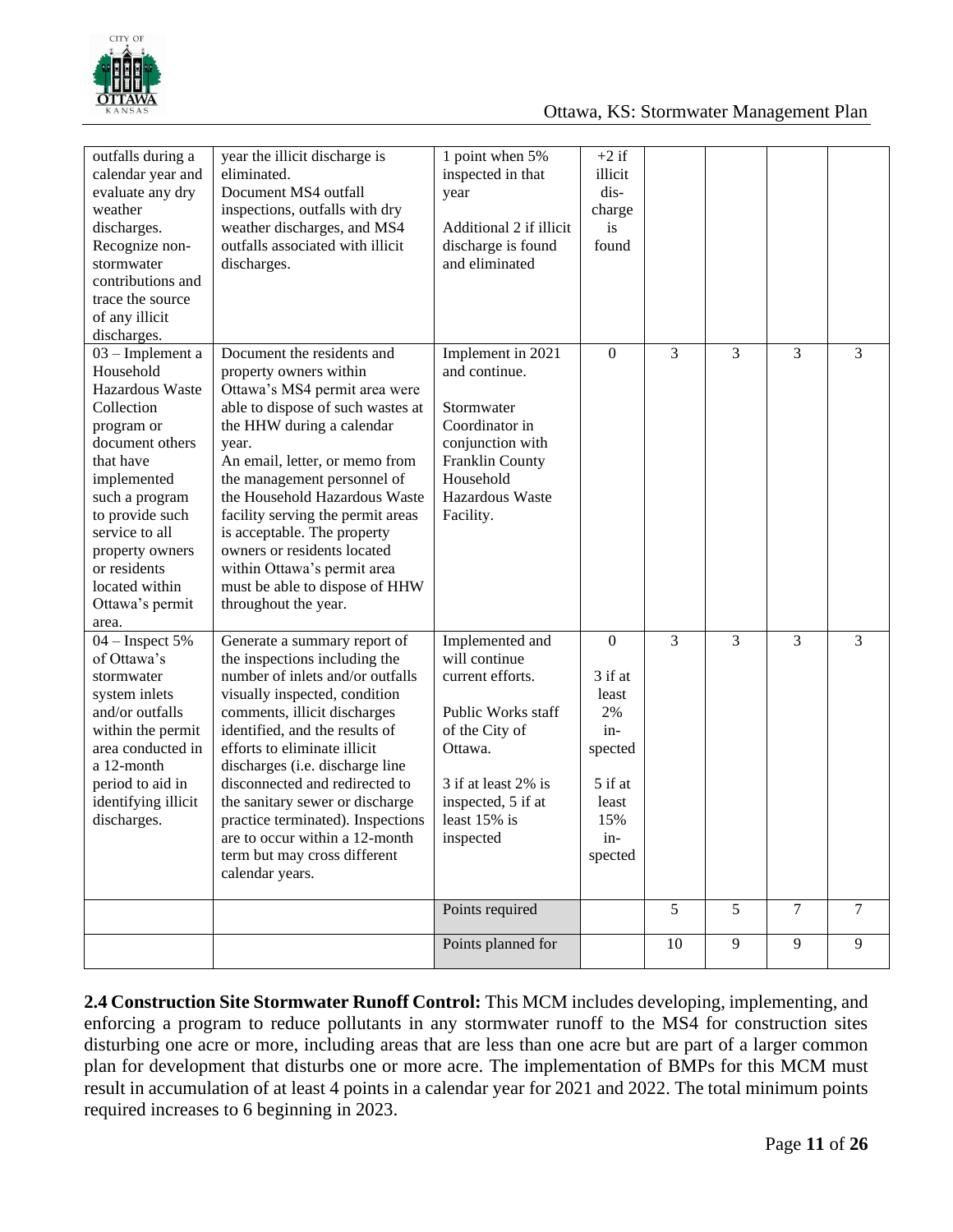

KDHE requires this program to include:

- Where permittees have the authority to do so, ordinances or resolutions shall be enacted to require erosion and sediment controls, as well as sanctions to ensure compliance.
- Requirements for construction site owners or operators to implement erosion and sediment control BMPs.
- Requirements for construction site owners or operators to control waste such as discarded building materials, concrete truck washout, chemicals, litter, and sanitary waste at the construction site that are likely to cause adverse impacts to water quality.
- Procedures for site plan review which incorporate consideration of potential water quality impacts.
- Procedures for receipt and consideration of information submitted by the public.

|  | Procedures for site inspection and enforcement of control measures. |  |  |  |  |  |  |  |
|--|---------------------------------------------------------------------|--|--|--|--|--|--|--|
|--|---------------------------------------------------------------------|--|--|--|--|--|--|--|

| <b>BMP Summary</b> | <b>Measurable Goals</b>            | Implementation<br>Schedule + | <b>Points</b><br>2020 | 2021           | 2022           | 2023           | 2024 |
|--------------------|------------------------------------|------------------------------|-----------------------|----------------|----------------|----------------|------|
|                    |                                    | <b>Responsible Staff</b>     |                       |                |                |                |      |
| $01 -$ Require     | Enact ordinance, or other          | Implemented within           | 3                     | $\overline{2}$ | $\overline{c}$ | $\overline{2}$ | 2    |
| Soil Erosion and   | enforceable measure that           | Municipal Code 14-           |                       |                |                |                |      |
| Sediment           | requires an SESC Plan for all      | 306 in 2015 and              | $3$ in $1st$          |                |                |                |      |
| Control (SESC)     | developments disturbing sites      | revised with                 | year                  |                |                |                |      |
| Plan for any land  | which either equal to or greater   | Ordinance 4025-19.           |                       |                |                |                |      |
| disturbance sites  | than 1 acre or for which there     |                              | $2$ in                |                |                |                |      |
| which are either   | is construction activity           | <b>Public Works</b>          | years                 |                |                |                |      |
| equal to or        | disturbing less than one acres     | Director for the             | there-                |                |                |                |      |
| greater than 1     | which is part of a larger          | City of Ottawa.              | after                 |                |                |                |      |
| acre or for which  | common plan of development         |                              |                       |                |                |                |      |
| there is           | or sale that in total disturbs one |                              |                       |                |                |                |      |
| construction       | acre or more.                      |                              |                       |                |                |                |      |
| activity           |                                    |                              |                       |                |                |                |      |
| disturbing less    |                                    |                              |                       |                |                |                |      |
| than one acre      |                                    |                              |                       |                |                |                |      |
| which is part of a |                                    |                              |                       |                |                |                |      |
| larger common      |                                    |                              |                       |                |                |                |      |
| plan of            |                                    |                              |                       |                |                |                |      |
| development or     |                                    |                              |                       |                |                |                |      |
| sale that in total |                                    |                              |                       |                |                |                |      |
| disturbs one acre  |                                    |                              |                       |                |                |                |      |
| or more.           |                                    |                              |                       |                |                |                |      |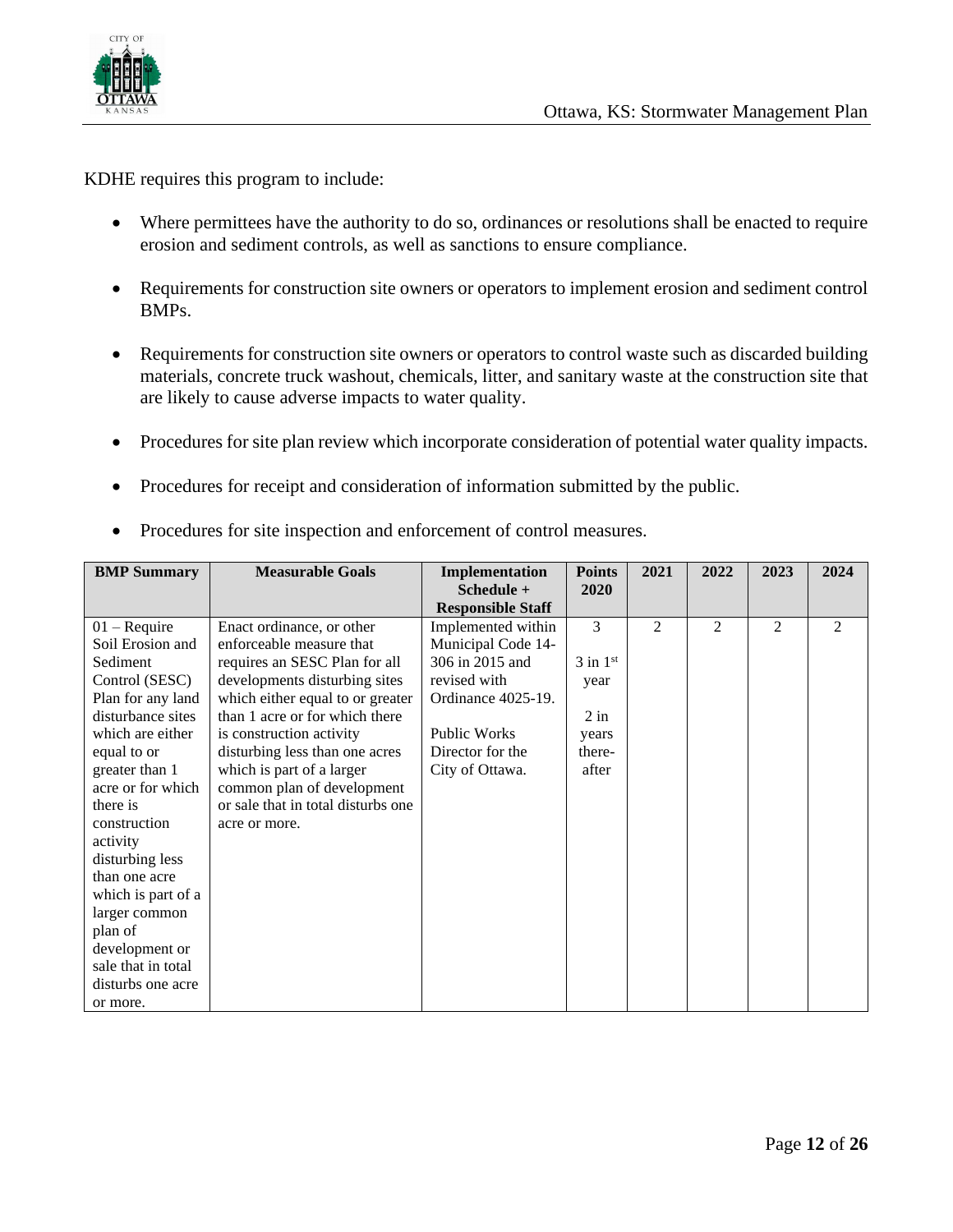

| $02 - Develop$<br>and adopt a<br>design manual<br>for erosion and<br>sediment control<br>BMPs which are<br>required to be<br>used on sites<br>which will be<br>disturbed and are<br>either equal to or<br>greater than 1<br>acre or for which<br>there is<br>construction<br>activity<br>disturbing less<br>than one acres<br>which is part of a<br>larger common<br>plan of<br>development or<br>sale that in total<br>disturbs one acre<br>or more. | Require implementation of<br>BMPs in compliance with the<br>design manual on all sites<br>which meet the disturbed area<br>standard as specified in the<br>"BMP Summary." Adopt the<br>APWA5100 and 5600.                                                                                                                                                                                                                                                                                                   | Implement in 2021<br>and continue.<br>Public Works<br>Director and<br>Stormwater<br>Coordinator for the<br>City of Ottawa in<br>cooperation with<br>the City<br>Commission of<br>Ottawa.                                                          | $\boldsymbol{0}$<br>$3$ in $1st$<br>year<br>$2$ in<br>years<br>there-<br>after | 3              | $\overline{c}$ | $\overline{2}$ | $\overline{2}$ |
|-------------------------------------------------------------------------------------------------------------------------------------------------------------------------------------------------------------------------------------------------------------------------------------------------------------------------------------------------------------------------------------------------------------------------------------------------------|-------------------------------------------------------------------------------------------------------------------------------------------------------------------------------------------------------------------------------------------------------------------------------------------------------------------------------------------------------------------------------------------------------------------------------------------------------------------------------------------------------------|---------------------------------------------------------------------------------------------------------------------------------------------------------------------------------------------------------------------------------------------------|--------------------------------------------------------------------------------|----------------|----------------|----------------|----------------|
| $03 - Developa$<br>site plan review<br>process which<br>considers<br>potential water<br>quality impacts<br>which may occur<br>during<br>construction as<br>well as post<br>construction<br>impacts.                                                                                                                                                                                                                                                   | Review process must have<br>written guidance for the<br>reviewer.<br>Issuance of a building permit<br>or approval to start<br>construction may not be<br>provided until the site plan has<br>successfully passed the review<br>process either based on the<br>initial site plan submittal or<br>has been modified to comply<br>with requirements identified<br>during the review process.<br>Measure must be included to<br>enforce the installation of<br>water quality BMPs included<br>in the site plan. | Implemented within<br>Municipal Code 14-<br>108.A.4, 13-104,<br>14-306, and 14-301.<br>Development<br>Procedures Policy<br>Manual-Oct 3,<br>2018<br>Implemented in<br>2018 and continued.<br>Stormwater<br>Coordinator for the<br>City of Ottawa. | 3<br>$3$ in $1st$<br>year<br>$2$ in<br>years<br>there-<br>after                | $\overline{2}$ | $\overline{2}$ | $\overline{2}$ | $\overline{2}$ |
| 04- Require<br>construction sites<br>to control<br>wastes. Develop<br>ordinance or<br>other enforceable<br>means to require<br>construction site<br>operators or<br>owners to<br>control wastes.<br>At a minimum                                                                                                                                                                                                                                      | Enact ordinance or other<br>effective means to achieve<br>control of wastes at<br>construction sites.                                                                                                                                                                                                                                                                                                                                                                                                       | Implemented within<br>Municipal Code 14-<br>202 B.<br>Implemented in<br>2018 and continued.<br>Stormwater<br>Coordinator for the<br>City of Ottawa.                                                                                               | 3<br>$3$ in $1st$<br>year<br>$2$ in<br>years<br>there-<br>after                | $\overline{2}$ | 2              | $\overline{2}$ | $\overline{2}$ |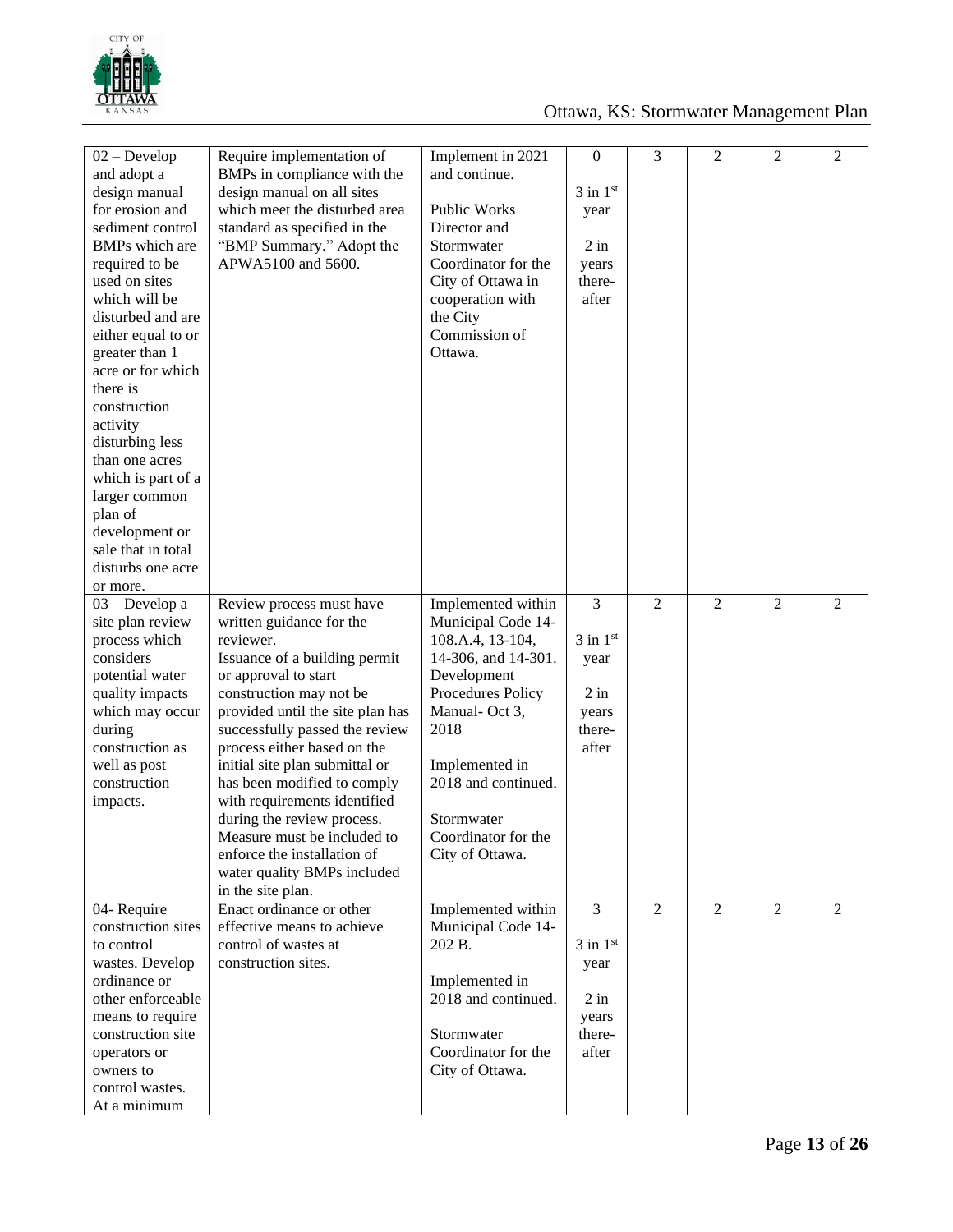

| control shall be<br>imposed to<br>prevent entry<br>into the MS4 for<br>the following<br>wastes:<br>-Discarded<br>building<br>materials<br>-Concrete<br>-Truck washout<br>-Chemicals<br>-Litter<br>-Sanitary waste |                                                                                                                                                                                                                                                                                                                                                                                                                                                                                                                                                                                                                                                                                 |                                                                                            |                                                                        |                |                |                |                |
|-------------------------------------------------------------------------------------------------------------------------------------------------------------------------------------------------------------------|---------------------------------------------------------------------------------------------------------------------------------------------------------------------------------------------------------------------------------------------------------------------------------------------------------------------------------------------------------------------------------------------------------------------------------------------------------------------------------------------------------------------------------------------------------------------------------------------------------------------------------------------------------------------------------|--------------------------------------------------------------------------------------------|------------------------------------------------------------------------|----------------|----------------|----------------|----------------|
| $05 - Develop$<br>written<br>procedures for<br>inspection of<br>construction<br>sites. Develop a<br>Stormwater<br><b>Construction Site</b><br><b>Inspection Guide</b><br>for use by<br>municipal<br>inspectors.   | Procedures must address the<br>administrative aspects<br>associated with required<br>inspections of construction<br>sites, the issuance of<br>inspection reports, notices of<br>violations, and enforcement<br>actions. The Inspection Guide<br>must provide inspectors<br>guidance on how to conduct a<br>construction site stormwater<br>inspection, the required<br>procedures, and guidance on<br>acceptable conditions of<br>various BMPs employed on<br>such sites, enforcement actions<br>and/or reference of cases for<br>enforcement by other<br>municipal staff, guidance on<br>photo log of the inspection and<br>inspection checklists for use by<br>the inspector. | Implement in 2022<br>and continue.<br>Stormwater<br>Coordinator for the<br>City of Ottawa. | $\theta$<br>$3$ in $1st$<br>year<br>$2$ in<br>years<br>there-<br>after | $\overline{0}$ | 3              | $\overline{2}$ | $\overline{2}$ |
|                                                                                                                                                                                                                   |                                                                                                                                                                                                                                                                                                                                                                                                                                                                                                                                                                                                                                                                                 | Points required                                                                            | $\mathbf{0}$                                                           | $\overline{4}$ | $\overline{4}$ | 6              | 6              |
|                                                                                                                                                                                                                   |                                                                                                                                                                                                                                                                                                                                                                                                                                                                                                                                                                                                                                                                                 | Points planned for                                                                         | 9                                                                      | 10             | 11             | 10             | 10             |

#### **2.5 Post-Construction Stormwater Management in New Development and Redevelopment Projects:**

This MCM includes the implementation and enforcement of a program to address post-construction stormwater runoff from new development and redevelopment projects that disturb greater than or equal to one acre, including projects less than one acre that are part of a larger common plan of development or sale, that discharge into the MS4. The implementation of BMPs for this MCM must result in accumulation of at least 5 points in a calendar year for 2021 and 2022. The total minimum points required increases to 7 beginning in 2023.

KDHE requires that the program must include the development and implementation, at a minimum, of the following: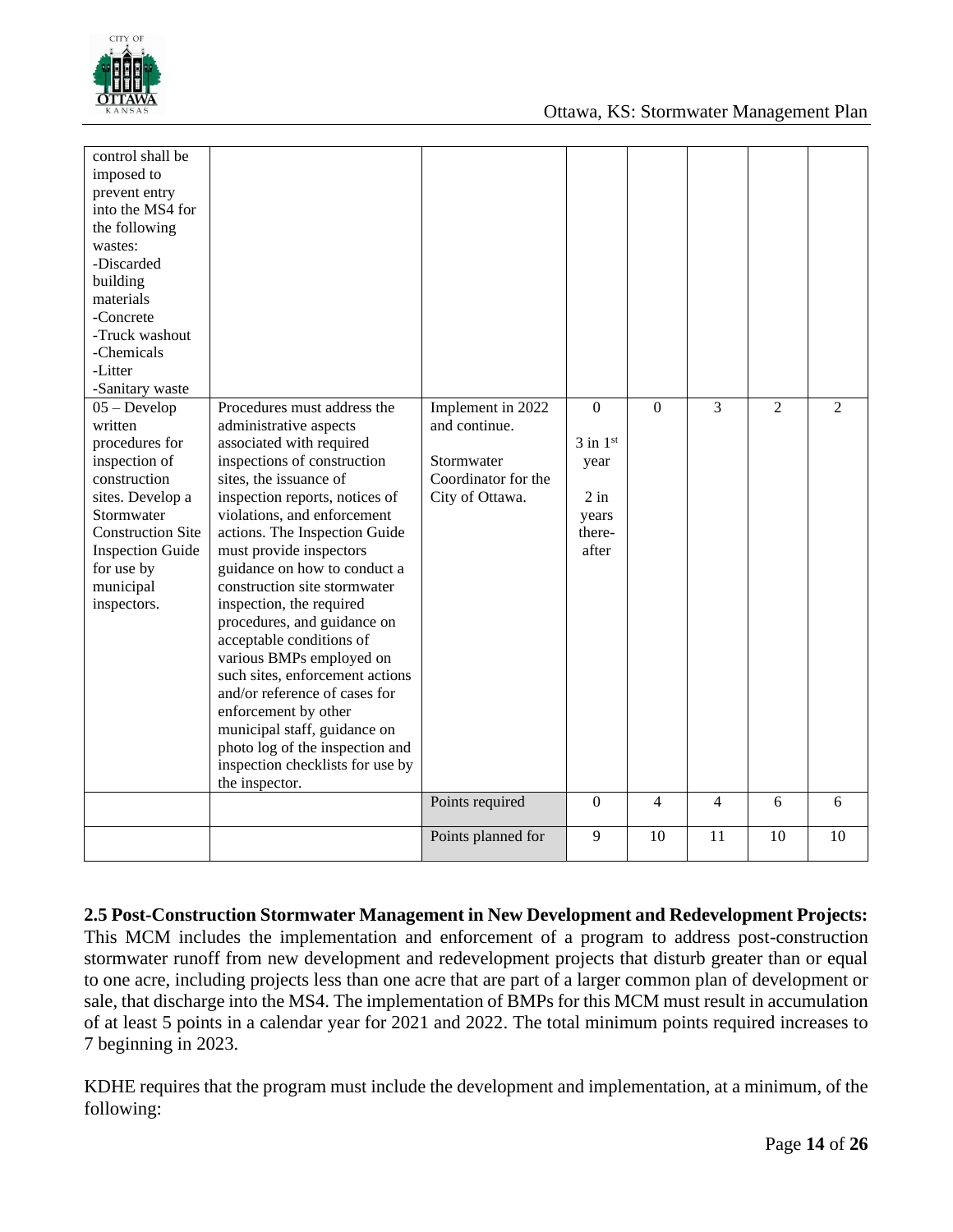

- BMPs to prevent or minimize adverse water quality impacts.
- Strategies which include a combination of structural and/or non-structural BMPs appropriate for the municipality.
- For permittee's which have the authority, ordinances or resolutions to address post-construction runoff from new development and redevelopment projects to the extent allowable under State and local law.
- Ensure adequate long-term operation and maintenance of structural BMPs.

| <b>BMP</b> Summary                                                                                                                                                                                                                                                                                                                                                                                                                                                                                                                                                             | <b>Measurable Goal</b>                                                                                                                                                                                                                                               | Implementation                                                                                                                                                                                                                                                                        | <b>Points</b>                                                                                                                                                                                                                                                                                                   | 2021           | 2022 | 2023           | 2024           |
|--------------------------------------------------------------------------------------------------------------------------------------------------------------------------------------------------------------------------------------------------------------------------------------------------------------------------------------------------------------------------------------------------------------------------------------------------------------------------------------------------------------------------------------------------------------------------------|----------------------------------------------------------------------------------------------------------------------------------------------------------------------------------------------------------------------------------------------------------------------|---------------------------------------------------------------------------------------------------------------------------------------------------------------------------------------------------------------------------------------------------------------------------------------|-----------------------------------------------------------------------------------------------------------------------------------------------------------------------------------------------------------------------------------------------------------------------------------------------------------------|----------------|------|----------------|----------------|
|                                                                                                                                                                                                                                                                                                                                                                                                                                                                                                                                                                                |                                                                                                                                                                                                                                                                      | Schedule +<br><b>Responsible Staff</b>                                                                                                                                                                                                                                                | 2020                                                                                                                                                                                                                                                                                                            |                |      |                |                |
| $01$ – Develop and<br>adopt a custom<br>design manual for<br>Post-Construction<br>Stormwater<br>Management<br>which specifies<br>various structural<br>BMPs which are<br>required for new<br>development and<br>redevelopment<br>construction sites<br>which are greater<br>than 1 acre of for<br>which is part of a<br>larger common<br>plan of<br>development or<br>sale that in total<br>disturbs one acre<br>or more.<br>Alternately, adopt<br>and implement the<br><b>APWA 5600</b><br>Stormwater<br>Design Criteria<br>and the<br><b>MARC/APWA</b><br><b>BMP</b> Manual. | As an alternative to a custom<br>design manual the APWA 5600<br>Stormwater Design Criteria and<br>the MARC/APWA BMP Manual<br>may be adopted and implemented.<br>Measure must be included to<br>enforce the installation of the<br>various structural BMPs required. | Implement in 2021<br>and continue.<br><b>MARC BMP Manual</b><br>adopted in Ordinance<br>4025-19 as<br>Municipal Code 14-<br>403<br>Director of Public<br>Works and<br>Stormwater<br>Coordinator for the<br>City of Ottawa in<br>cooperation with the<br>Ottawa City<br>Commissioners. | $\boldsymbol{0}$<br>$6$ in<br>the 1 <sup>st</sup><br>year if<br><b>APW</b><br>A<br>5600<br>$\&$<br><b>MAR</b><br>$\mathcal{C}$<br><b>BMP</b><br>are<br>adopte<br>d<br>$5$ in<br>years<br>thereaf<br>ter if<br>imple<br>mente<br>d<br><b>APW</b><br>A<br>5600<br>$\&$<br><b>MAR</b><br>$\mathbf C$<br><b>BMP</b> | 6              | 5    | 5              | 5              |
| $02 - Developa$<br>list of post-<br>construction or<br>non-structural                                                                                                                                                                                                                                                                                                                                                                                                                                                                                                          | Development and implementation<br>of the list and guidance is<br>necessary to claim points in the<br>first year. The list of required                                                                                                                                | Implement in 2022<br>and continue.<br>Director of Public                                                                                                                                                                                                                              | $\boldsymbol{0}$<br>$3$ in<br>the 1st                                                                                                                                                                                                                                                                           | $\overline{0}$ | 3    | $\overline{2}$ | $\overline{2}$ |
| BMPs which are                                                                                                                                                                                                                                                                                                                                                                                                                                                                                                                                                                 |                                                                                                                                                                                                                                                                      | Works and                                                                                                                                                                                                                                                                             | year                                                                                                                                                                                                                                                                                                            |                |      |                |                |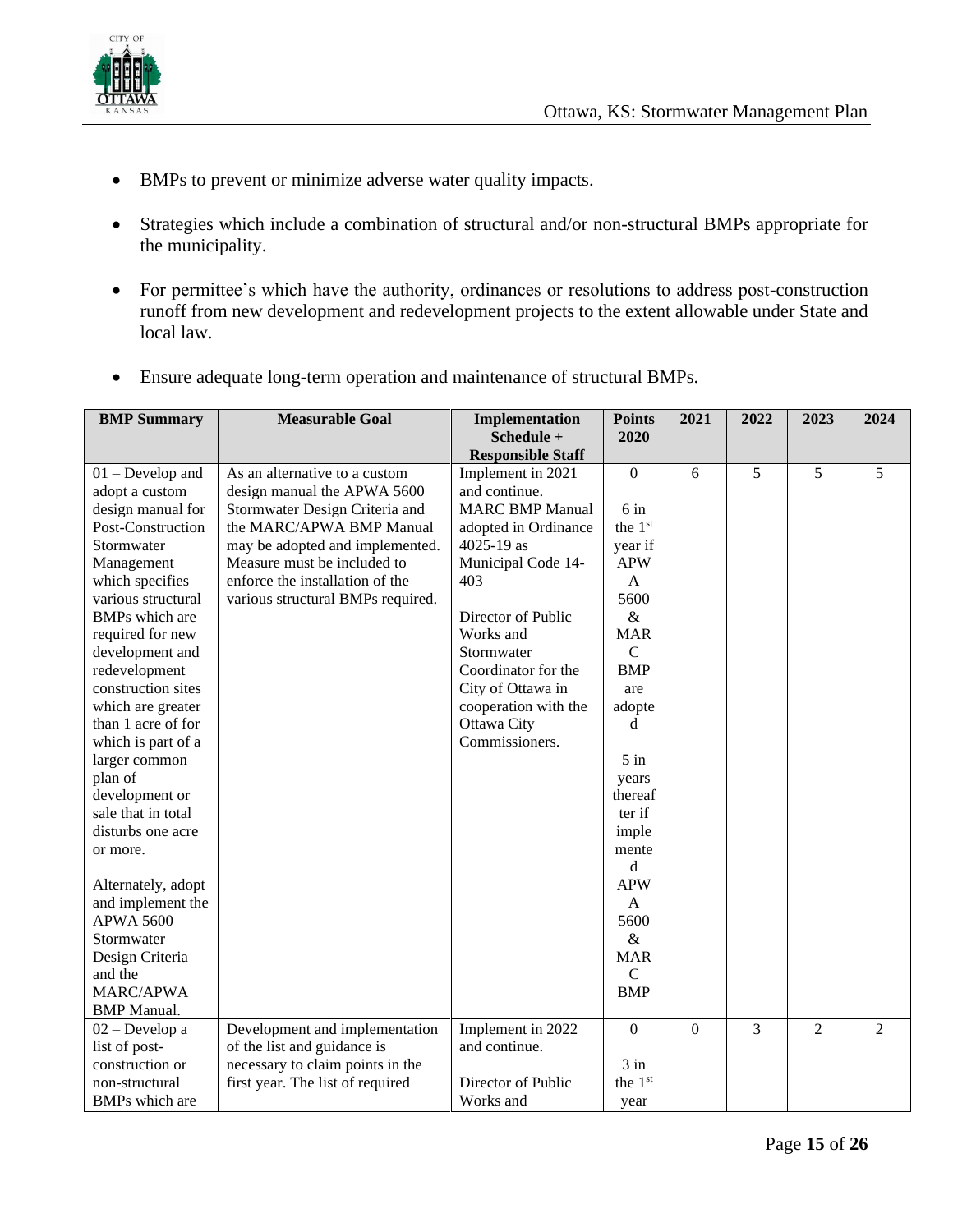

| required to be<br>incorporated in<br>any<br>development/rede<br>velopment project.<br>The list must<br>include guidance<br>regarding the<br><b>BMPs</b> which must<br>be incorporated in                                                                                                                                                                                                                                                                                                                                                                                                                              | BMPs must be enforceable<br>through ordinance or other means.                                                       | Stormwater<br>Coordinator for the<br>City of Ottawa in<br>cooperation with the<br>Ottawa City<br>Commissioners. | $2$ in<br>years<br>thereaf<br>ter                                                  |              |                |   |   |
|-----------------------------------------------------------------------------------------------------------------------------------------------------------------------------------------------------------------------------------------------------------------------------------------------------------------------------------------------------------------------------------------------------------------------------------------------------------------------------------------------------------------------------------------------------------------------------------------------------------------------|---------------------------------------------------------------------------------------------------------------------|-----------------------------------------------------------------------------------------------------------------|------------------------------------------------------------------------------------|--------------|----------------|---|---|
| various projects as<br>determined<br>appropriate by the<br>permittee. The list<br>is to be provided<br>to entities<br>involved with the<br>design of projects<br>prior to site plan<br>review by the<br>permittee.                                                                                                                                                                                                                                                                                                                                                                                                    |                                                                                                                     |                                                                                                                 |                                                                                    |              |                |   |   |
| $03 - Develop$ and<br>implement a<br>program to ensure<br>adequate long-<br>term cleaning,<br>operation and<br>maintenance of all<br>municipally<br>owned or operated<br>post-construction<br>structural<br>stormwater BMP<br>facilities. The<br>program shall<br>address several<br>different types of<br>these BMP<br>systems. The<br>systems which are<br>addressed shall<br>include any type<br>of post-<br>construction<br>structural BMP<br>system, contained<br>in the MS4. These<br>shall include (if so<br>present):<br>-Detention ponds<br>-Retention ponds<br>-Grass swales<br>-Pervious paving<br>systems | The program shall be detailed in a<br>written document and made<br>available to all pertinent<br>maintenance staff. | Implement 2023 and<br>continue<br>Stormwater<br>Coordinator for the<br>City of Ottawa.                          | $\boldsymbol{0}$<br>$3$ in<br>the 1st<br>year<br>$2$ in<br>years<br>thereaf<br>ter | $\mathbf{0}$ | $\overline{0}$ | 3 | 2 |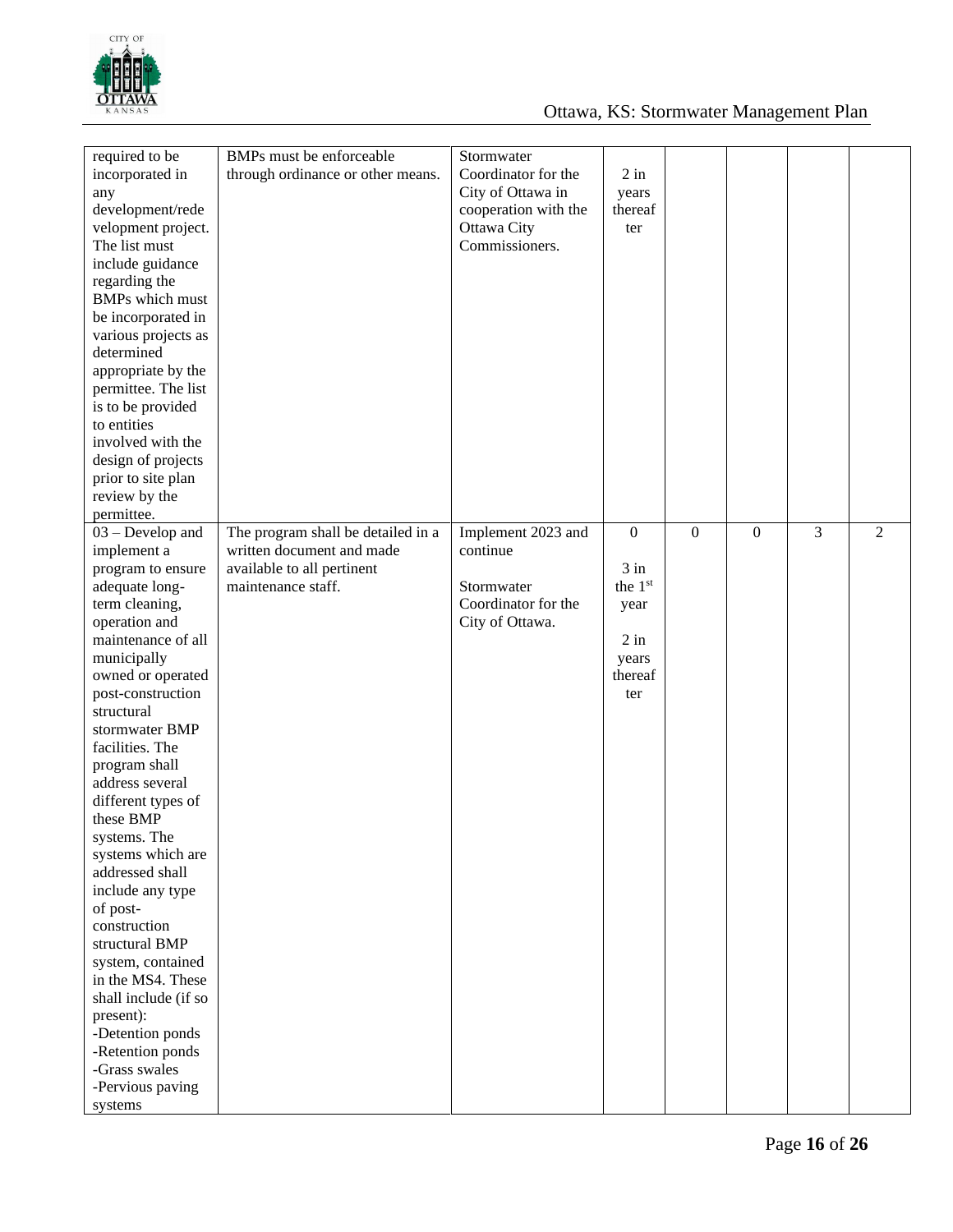

| -Wetlands<br>-Vegetative filter<br>strips<br>-Manufactured<br>stormwater<br>treatment devices<br>(swirl separators,<br>screens, etc)<br>-Drop inlet-catch<br>basin |                 |              |   |   |    |   |
|--------------------------------------------------------------------------------------------------------------------------------------------------------------------|-----------------|--------------|---|---|----|---|
|                                                                                                                                                                    | Points Required | $\mathbf{0}$ | 5 | 5 | 7  | 7 |
|                                                                                                                                                                    | Points Expected | $\mathbf{0}$ | 6 | 8 | 10 | 9 |

**2.6 Pollution Prevention/Good Housekeeping for Municipal Operations:** In this MCM, the City will develop and implement an operation and maintenance program that includes employee training to prevent and reduce stormwater pollution from municipal operations activities such as park and open space maintenance, fleet and building maintenance, new construction and land disturbances, and stormwater system maintenance. The implementation of BMPs for this MCM must result in accumulation of at least 4 points in a calendar year for 2021 and 2022. The total minimum points required increases to 6 beginning in 2023.

| <b>BMP Summary</b>  | <b>Measurable Goal</b>              | Implementation<br>Schedule + | <b>Points</b><br>2020 | 2021         | 2022          | 2023         | 2024 |
|---------------------|-------------------------------------|------------------------------|-----------------------|--------------|---------------|--------------|------|
|                     |                                     | <b>Responsible Staff</b>     |                       |              |               |              |      |
| $01$ – Implement a  | All paved streets which can be      | Implement 2022 and           | $\overline{0}$        | $\mathbf{0}$ | $\mathcal{E}$ | 3            | 3    |
| program for street  | swept shall be listed in the        | continue.                    |                       |              |               |              |      |
| sweeping in         | schedule for street sweeping. A     |                              | $3$ if                |              |               |              |      |
| which the street    | log shall be maintained listing the | Public Works staff of        | $10\%$ of             |              |               |              |      |
| sweepings are       | street segments which are swept     | the City of Ottawa.          | streets               |              |               |              |      |
| collected and       | and dates of sweeping and where     |                              | swept                 |              |               |              |      |
| disposed of         | the street sweepings are disposed   |                              | and                   |              |               |              |      |
| properly or         | or where the material was sent to   |                              | City                  |              |               |              |      |
| recycled/reused if  | be recycled and/or reused.          |                              | purcha                |              |               |              |      |
| possible.           | At least 10% of the streets which   |                              | ses                   |              |               |              |      |
|                     | are listed in the street sweeping   |                              | sweepi                |              |               |              |      |
|                     | schedule must be swept at least     |                              | ng                    |              |               |              |      |
|                     | once in a year to claim points for  |                              | equipm                |              |               |              |      |
|                     | the year. If equipment is           |                              | ent                   |              |               |              |      |
|                     | purchased, more points may be       |                              |                       |              |               |              |      |
|                     | claimed.                            |                              | 2if                   |              |               |              |      |
|                     |                                     |                              | $10\%$ of             |              |               |              |      |
|                     |                                     |                              | streets               |              |               |              |      |
|                     |                                     |                              | swept                 |              |               |              |      |
| $02$ – Implement a  | Inspect at least 5% of all inlets   | Implement in 2021            | 0                     | $\mathbf{1}$ | $\mathbf{1}$  | $\mathbf{1}$ |      |
| program to          | annually.                           | and continue.                |                       |              |               |              |      |
| inspect             | For any inlets which have           |                              | $1$ if                |              |               |              |      |
| stormwater inlets   | evidence of dumped paint, oil or    | Stormwater                   | $5\%$ of              |              |               |              |      |
| to identify illicit | other substances which are          | Coordinator for the          | all                   |              |               |              |      |
| discharges and      | considered illicit discharges       | City of Ottawa in            | inlets                |              |               |              |      |
| clean drop inlets   | follow up with efforts to educated  | cooperation with the         | inspect               |              |               |              |      |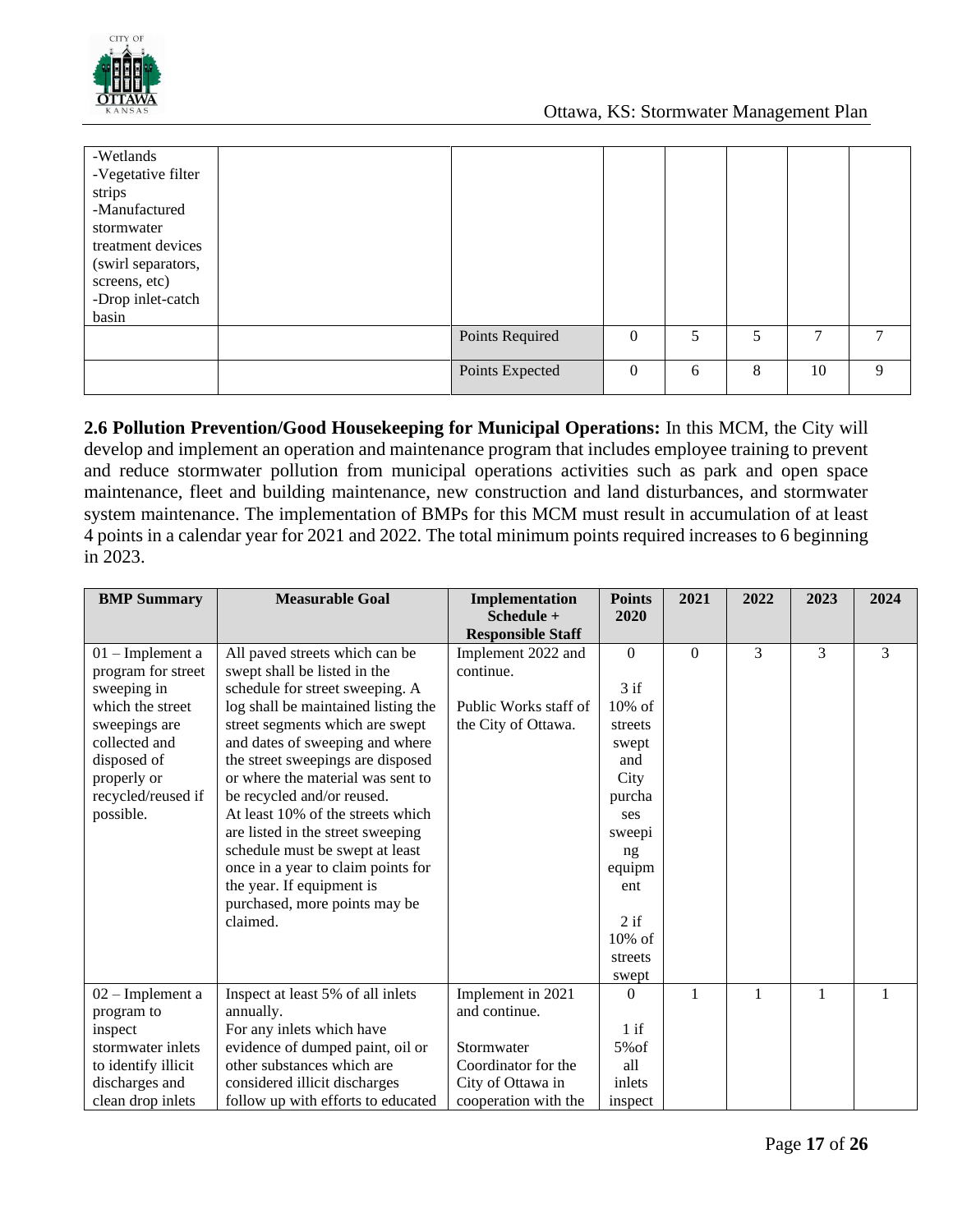

| of accumulated<br>debris.                                                                                                                                                                                                                       | individuals near the impacted<br>inlet about illicit discharges. For<br>inlets which have any<br>accumulation of debris, remove<br>the debris for proper disposal.                                                                                                                                                                                                                                                                                                                                                                                                                   | Public Works staff of<br>the City of Ottawa.                                                                                           | ed &<br>debris<br>remove<br>d<br>$2$ if<br>10% of<br>all<br>inlets<br>inspect<br>ed &<br>debris<br>remove<br>d |          |              |                |   |
|-------------------------------------------------------------------------------------------------------------------------------------------------------------------------------------------------------------------------------------------------|--------------------------------------------------------------------------------------------------------------------------------------------------------------------------------------------------------------------------------------------------------------------------------------------------------------------------------------------------------------------------------------------------------------------------------------------------------------------------------------------------------------------------------------------------------------------------------------|----------------------------------------------------------------------------------------------------------------------------------------|----------------------------------------------------------------------------------------------------------------|----------|--------------|----------------|---|
| $03 - Develop,$<br>implement and<br>keep updated an<br>online storm<br>sewer map<br>accessible to the<br>public.                                                                                                                                | Map shall cover the entire MS4<br>within Ottawa's permit area and<br>include all the MS4 lines both<br>pipe and open drainage. Also,<br>shall illustrate all impaired<br>waterways (303(d) listed) with an<br>indication of the listed<br>impairment.                                                                                                                                                                                                                                                                                                                                | Implement in 2021<br>and continue.<br>Stormwater<br>Coordinator for the<br>City of Ottawa and<br>GIS contracting<br>group Midland GIS. | $\theta$<br>3 in the<br>$1st$ year<br>$2$ in<br>years<br>thereaf<br>ter                                        | 3        | 2            | 2              | 2 |
| 04 - Develop an<br>employee training<br>program to ensure<br>City employees<br>understand how<br>they can take<br>actions in the<br>workplace to<br>reduce stormwater<br>pollution.                                                             | Provide educational materials in<br>the form of fact sheets, flyers, or<br>emails to spread information<br>about what staff can do to reduce<br>workplace stormwater pollution.<br>Alternately, in-person training or<br>videos can be provided as long as<br>sign-in-sheets are included to<br>document attendance. Copies of<br>the guidance documents and sign-<br>in-sheets need to be kept and a<br>log of when educational materials<br>were distributed to staff should be<br>kept as well. Appropriate<br>training/guidance needs to be<br>provided to staff twice per year. | Implement in 2021<br>and continue.<br>Stormwater<br>Coordinator for the<br>City of Ottawa.                                             | $\Omega$<br>1 point<br>for<br>each<br>year.                                                                    | 1        | $\mathbf{1}$ | $\mathbf{1}$   | 1 |
| 05 - Develop a<br>guidance<br>document for<br>pesticide<br>application by<br>municipal staff or<br>contractors. The<br>guidance will<br>stipulate that any<br>municipal staff,<br>who apply<br>restricted<br>pesticides, will<br>need to have a | Staff that apply pesticides will<br>need to comply with the guidance<br>document. The guidance<br>document must require use of<br>pesticides in compliance with the<br>label instructions.<br>The guidance document must be<br>finalized and implemented in the<br>year which points are initially<br>claimed.                                                                                                                                                                                                                                                                       | Implement in 2023<br>and continue.<br>Stormwater<br>Coordinator for the<br>City of Ottawa.                                             | $\overline{0}$<br>2 in the<br>1 <sup>st</sup><br>year.<br>1 in the<br>years<br>thereaf<br>ter                  | $\Omega$ | $\mathbf{0}$ | $\overline{2}$ | 1 |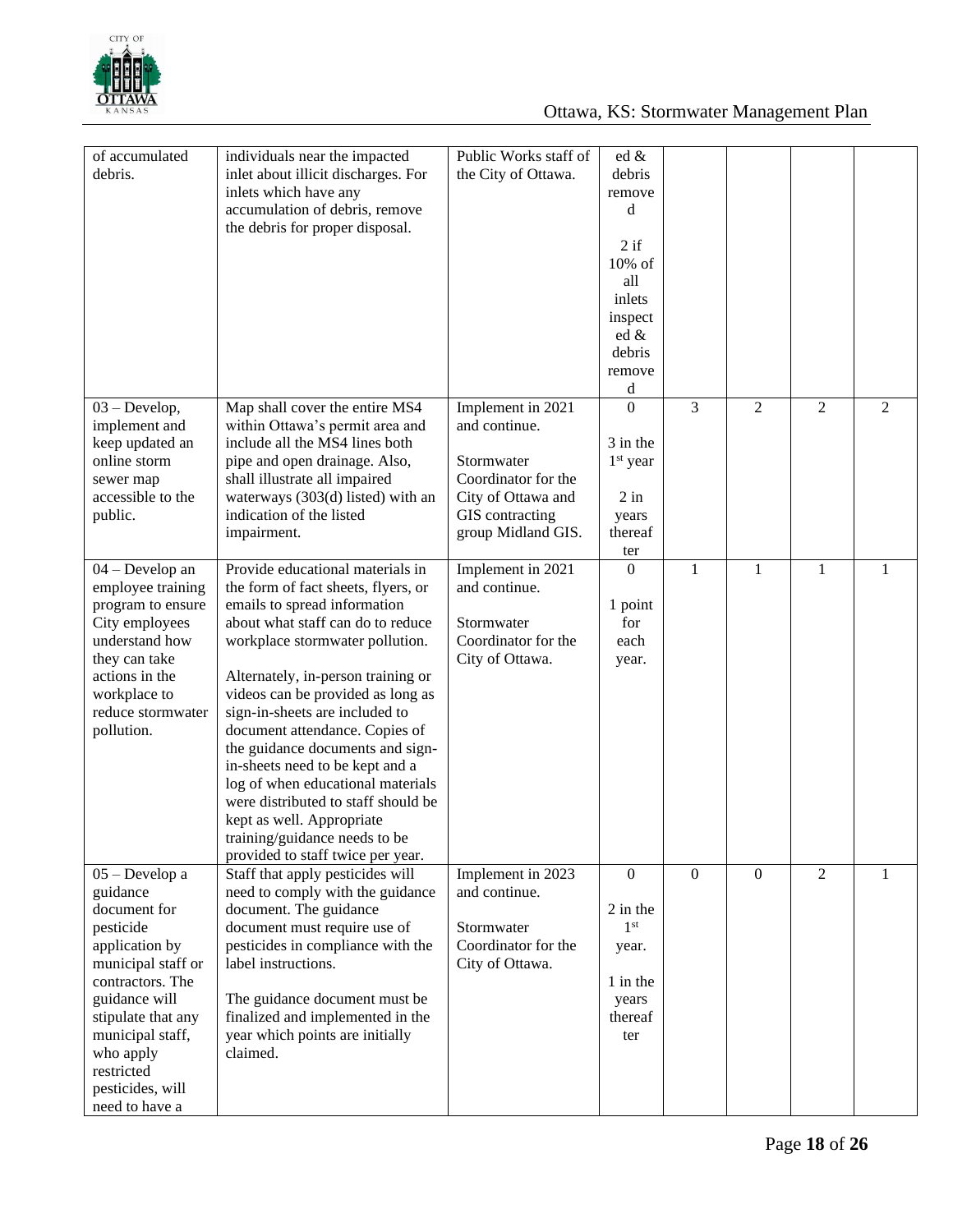

| commercial<br>applicator<br>certification from<br>the Kansas<br>Department of<br>Agriculture, if<br>required by that<br>department. |                        |          |   |                |   |   |
|-------------------------------------------------------------------------------------------------------------------------------------|------------------------|----------|---|----------------|---|---|
|                                                                                                                                     | Required points        |          | 4 | $\overline{4}$ | 6 | 6 |
|                                                                                                                                     | <b>Expected points</b> | $\Omega$ | 5 | ┑              | 9 | 8 |

#### **SECTION 3: Total Maximum Daily Load Regulated Pollutants**

**3.1 Background:** Total Maximum Daily Loads (TMDLs) are established for waters found on the Clean Water Act Section 303(d) list of impaired waters. The purpose of the TMDL is to define the allowable pollutant load that may enter those impaired waters so that those waters attain a condition that fully supports all its designated uses. The TMDL then allocates portions of that allowable load among the likely point and non-point sources discharging the pollutant into the water or its watershed.

The City is required to implement BMPs to reduce to the maximum extent possible the discharge of TMDL regulated pollutants from the MS4 to impaired waters. Total Maximum Daily Load (TMDL) regulated pollutants identified in the current permit are listed below:

| <b>TMDL Regulated Pollutant</b> | <b>Specific Impaired Stream or Lake to Target</b> |
|---------------------------------|---------------------------------------------------|
| <b>Bacteria</b>                 | Marais des Cygnes River, Wilson Creek, and Rock   |
|                                 | Creek                                             |

**3.2 Selection of BMPs:** All of the tasks associated with the Six MCMs are designed to reduce pollutants in stormwater runoff. The implementations of these BMPs must result in accumulation of at least 4 points in a calendar year for 2021 and 2022. The total minimum points required increases to 6 points beginning in 2023. Selected BMPs specifically targeting Bacteria include the following:

| <b>BMP Summary</b> | <b>Measurable Goal</b>             | Implementation           | <b>Points</b> | 2021 | 2022 | 2023 | 2024 |
|--------------------|------------------------------------|--------------------------|---------------|------|------|------|------|
|                    |                                    | Schedule $+$             | 2020          |      |      |      |      |
|                    |                                    | <b>Responsible Staff</b> |               |      |      |      |      |
| $01$ – Install pet | At least one pet waste station     | Installations began      | 1 each        |      |      |      |      |
| waste stations     | shall be installed at the selected | in $2012$ and            | year          |      |      |      |      |
| which include a    | park, trail, rest area or other    | continue.                |               |      |      |      |      |
| glove/bag          | public land. The stations shall    |                          |               |      |      |      |      |
| dispenser with     | include signage and a waste        | Public Works staff       |               |      |      |      |      |
| signage and        | can.                               | of the City of           |               |      |      |      |      |
| waste can to       |                                    | Ottawa.                  |               |      |      |      |      |
| encourage pet      |                                    |                          |               |      |      |      |      |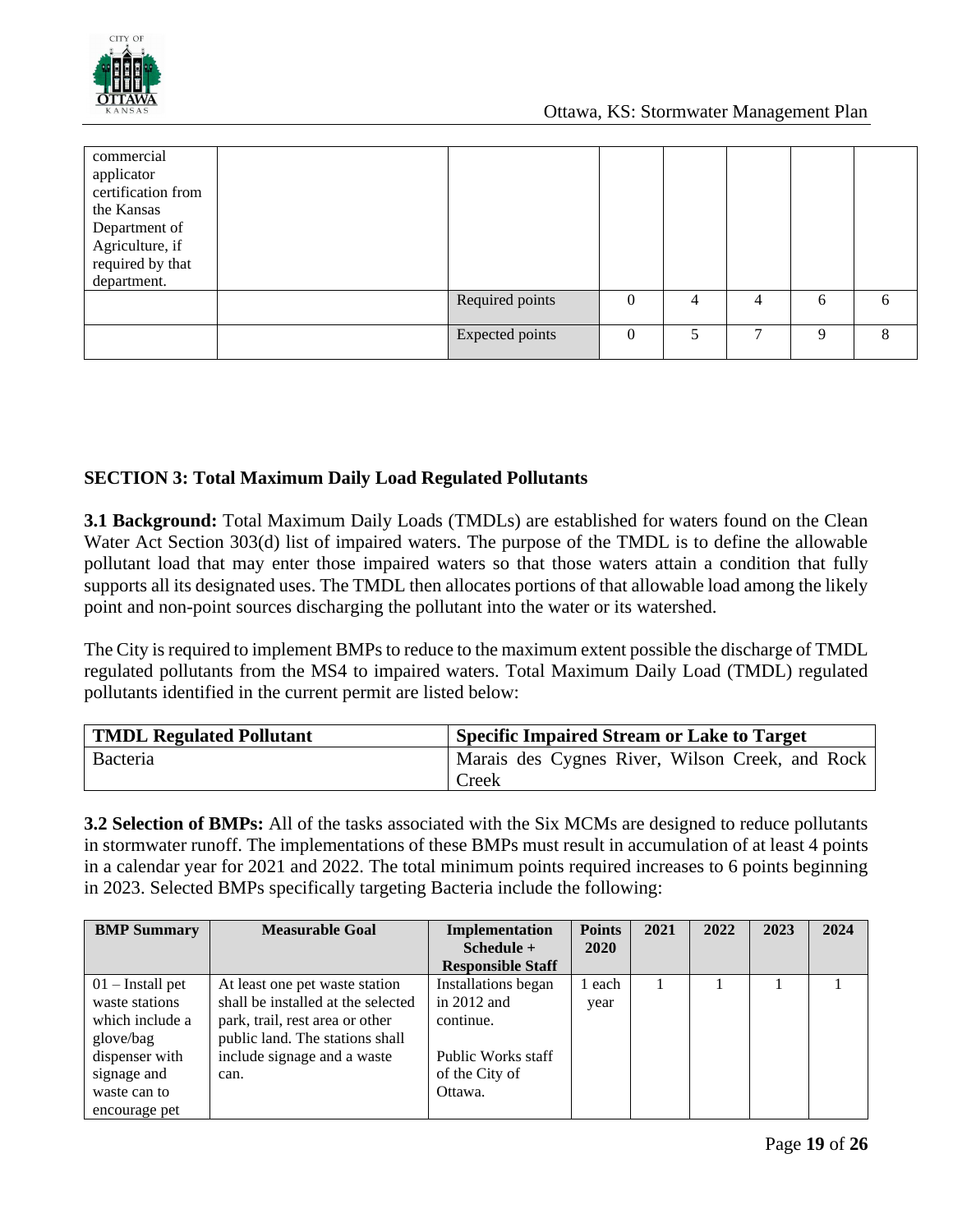

| waste disposal at<br>either parks,<br>trails, rest areas,<br>or other public<br>lands owned by<br>Ottawa.                                                                                                                                                                                                                 |                                                                                                                                                                                                                                                                                                         |                                                                                                                                                                                                                                           |                                                                                                                                           |                |   |                |   |
|---------------------------------------------------------------------------------------------------------------------------------------------------------------------------------------------------------------------------------------------------------------------------------------------------------------------------|---------------------------------------------------------------------------------------------------------------------------------------------------------------------------------------------------------------------------------------------------------------------------------------------------------|-------------------------------------------------------------------------------------------------------------------------------------------------------------------------------------------------------------------------------------------|-------------------------------------------------------------------------------------------------------------------------------------------|----------------|---|----------------|---|
| $02$ – Enact a<br>stream buffer<br>ordinance,<br>resolution or<br>other enforceable<br>requirement to<br>impose stream<br>buffer standards.                                                                                                                                                                               | Stream buffer standards must<br>include enforcement capability.<br>Consider use of the EPA stream<br>buffer model ordinance or<br>similar such requirement.                                                                                                                                             | Implemented in<br>2018 within<br>Subdivision<br><b>Regulations Article</b><br>15, will continue<br>current efforts.<br><b>Public Works</b><br>Director for the<br>City of Ottawa in<br>cooperation with<br>the Ottawa City<br>Commission. | 3<br>$3$ in $1st$<br>year<br>$2$ in<br>years<br>therea<br>fter                                                                            | $\overline{2}$ | 2 | $\overline{2}$ | 2 |
| 03 - Develop a<br>pet waste<br>brochure or flyer<br>document to<br>educate the<br>public about<br>animal waste<br>contamination of<br>stormwater. The<br>document<br>encourages pet<br>owners to pick<br>up their pet's<br>waste.<br>Alternately, post<br>the document to<br>social media or<br>the municipal<br>website. | Documents posted to social<br>media or the website shall have<br>the page copied and printed to<br>retain on file.<br>Documents posted on<br>website(s) shall be posted for at<br>least 6 months. Documents<br>posted on social media shall be<br>posted 6 times within the year<br>points are claimed. | Implement in 2020<br>and continue.<br>Stormwater<br>Coordinator for the<br>City of Ottawa.                                                                                                                                                | $\mathbf{1}$<br>point<br>each<br>year                                                                                                     | 1              | 1 | 1              | 1 |
| $04$ – Inspect 10%<br>of all MS4<br>outfalls for dry<br>weather<br>discharges either<br>annually or twice<br>per year to<br>identify potential<br>illicit discharges.                                                                                                                                                     | If dry weather discharge is<br>found, follow-up with<br>investigation to determine if a<br>portion or all the discharge is<br>illicit. Document the findings<br>and initiate efforts to eliminate<br>any identified illicit discharges.                                                                 | Implement in 2021<br>and continue.<br>Stormwater<br>Coordinator for the<br>City of Ottawa.                                                                                                                                                | $\overline{0}$<br>$3$ if<br>inspec<br>ted<br>annual<br>ly. $5$ if<br>inspec<br>ted<br>twice/<br>year.<br>$\overline{2}$<br>additi<br>onal | 5              | 5 | 5              | 5 |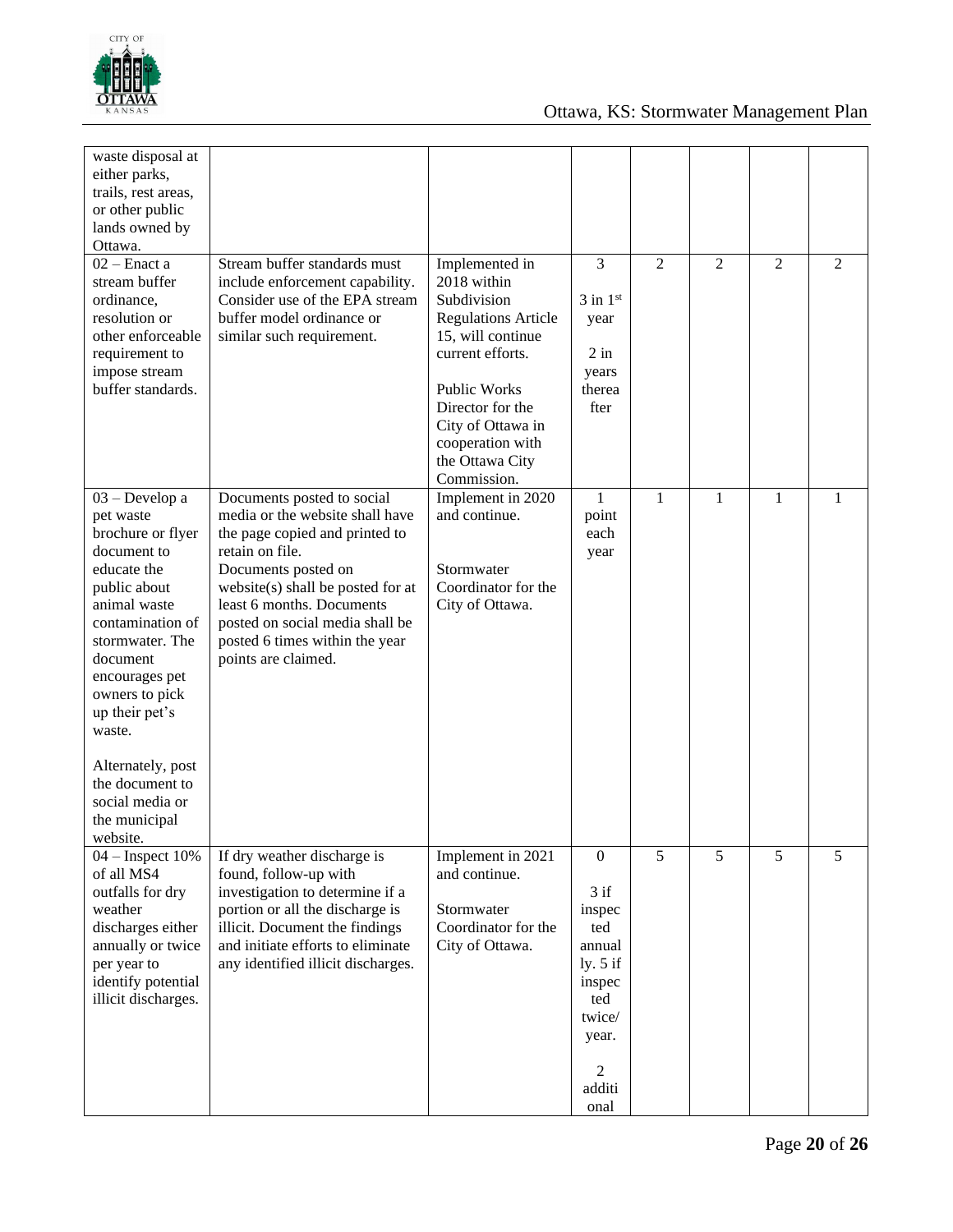

| points<br>in the<br>year<br>of the<br>illicit<br>discha<br>rge<br>detect<br>ed or<br>elimin<br>ated in<br>that<br>year.<br>$\overline{3}$<br>3<br>$\overline{2}$<br>$\overline{2}$<br>$05 -$ Construct<br>Installations in<br>$\overline{2}$<br>A construction project installing<br>a structural BMP must be<br>and maintain a<br>2019 at Legacy<br>completed prior to awarding of<br>Square and 2021 at<br>$\overline{4}$<br>structural BMP<br>points. Any individual project<br>Prairie View<br>to reduce<br>points<br>loadings of<br>will be awarded points scaled<br>BMPs; and<br>in the<br>on the basis of the extent of the<br>sediment and<br>continue.<br>year<br>nutrients,<br>contributing area that the BMP<br>projec<br>will control. Ottawa will<br>including<br>Public Works staff<br>t is<br>document maintenance of the<br>bioretention,<br>of the City of<br>compl<br>detention basins,<br>Ottawa.<br>constructed BMP in subsequent<br>eted<br>years to continue to be awarded<br>for an<br>porous<br>points.<br>pavement,<br>area<br>retention ponds,<br>over 1<br>media filters and<br>acre.<br>any composite<br>3<br>treatment trains<br>of multiple<br>points<br>BMPs.<br>in the<br>year<br>projec<br>t<br>compl<br>eted<br>for an<br>area<br>under<br>1 acre.<br>$\overline{2}$<br>points<br>in<br>years<br>there-<br>after<br>Points Required:<br>$\boldsymbol{0}$<br>$\overline{4}$<br>6<br>6<br>$\overline{4}$<br>Points Expected:<br>$8\,$<br>$11\,$<br>12<br>11<br>$11\,$ |  |  |  |  |
|-------------------------------------------------------------------------------------------------------------------------------------------------------------------------------------------------------------------------------------------------------------------------------------------------------------------------------------------------------------------------------------------------------------------------------------------------------------------------------------------------------------------------------------------------------------------------------------------------------------------------------------------------------------------------------------------------------------------------------------------------------------------------------------------------------------------------------------------------------------------------------------------------------------------------------------------------------------------------------------------------------------------------------------------------------------------------------------------------------------------------------------------------------------------------------------------------------------------------------------------------------------------------------------------------------------------------------------------------------------------------------------------------------------------------------------------------------------------------------------------------------|--|--|--|--|
|                                                                                                                                                                                                                                                                                                                                                                                                                                                                                                                                                                                                                                                                                                                                                                                                                                                                                                                                                                                                                                                                                                                                                                                                                                                                                                                                                                                                                                                                                                       |  |  |  |  |
|                                                                                                                                                                                                                                                                                                                                                                                                                                                                                                                                                                                                                                                                                                                                                                                                                                                                                                                                                                                                                                                                                                                                                                                                                                                                                                                                                                                                                                                                                                       |  |  |  |  |
|                                                                                                                                                                                                                                                                                                                                                                                                                                                                                                                                                                                                                                                                                                                                                                                                                                                                                                                                                                                                                                                                                                                                                                                                                                                                                                                                                                                                                                                                                                       |  |  |  |  |
|                                                                                                                                                                                                                                                                                                                                                                                                                                                                                                                                                                                                                                                                                                                                                                                                                                                                                                                                                                                                                                                                                                                                                                                                                                                                                                                                                                                                                                                                                                       |  |  |  |  |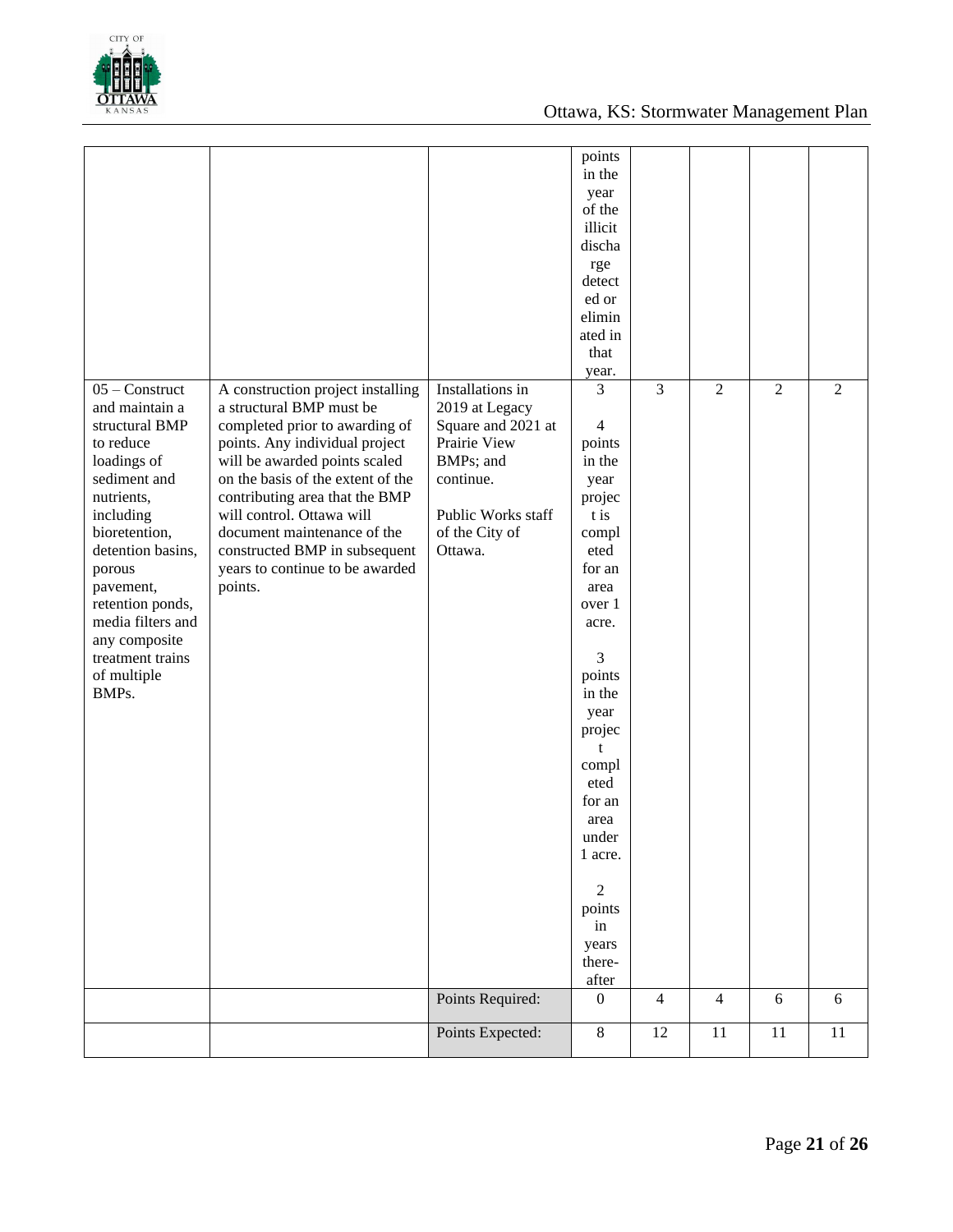

**3.3 Establishing Measurable Goals:** The measurable goals for the reduction of the TMDL pollutants will be based on in-stream concentrations. Monitoring of pollutant levels entering and leaving City limits will provide the metric for the successfulness of the BMPs. The TMDL goals include reduction of the concentration/mass of pollutants in the streams within/across City limits.

**3.4 Mapping:** The following map illustrates the City limits, the Marias des Cygnes River, Wilson Creek, and Rock Creek.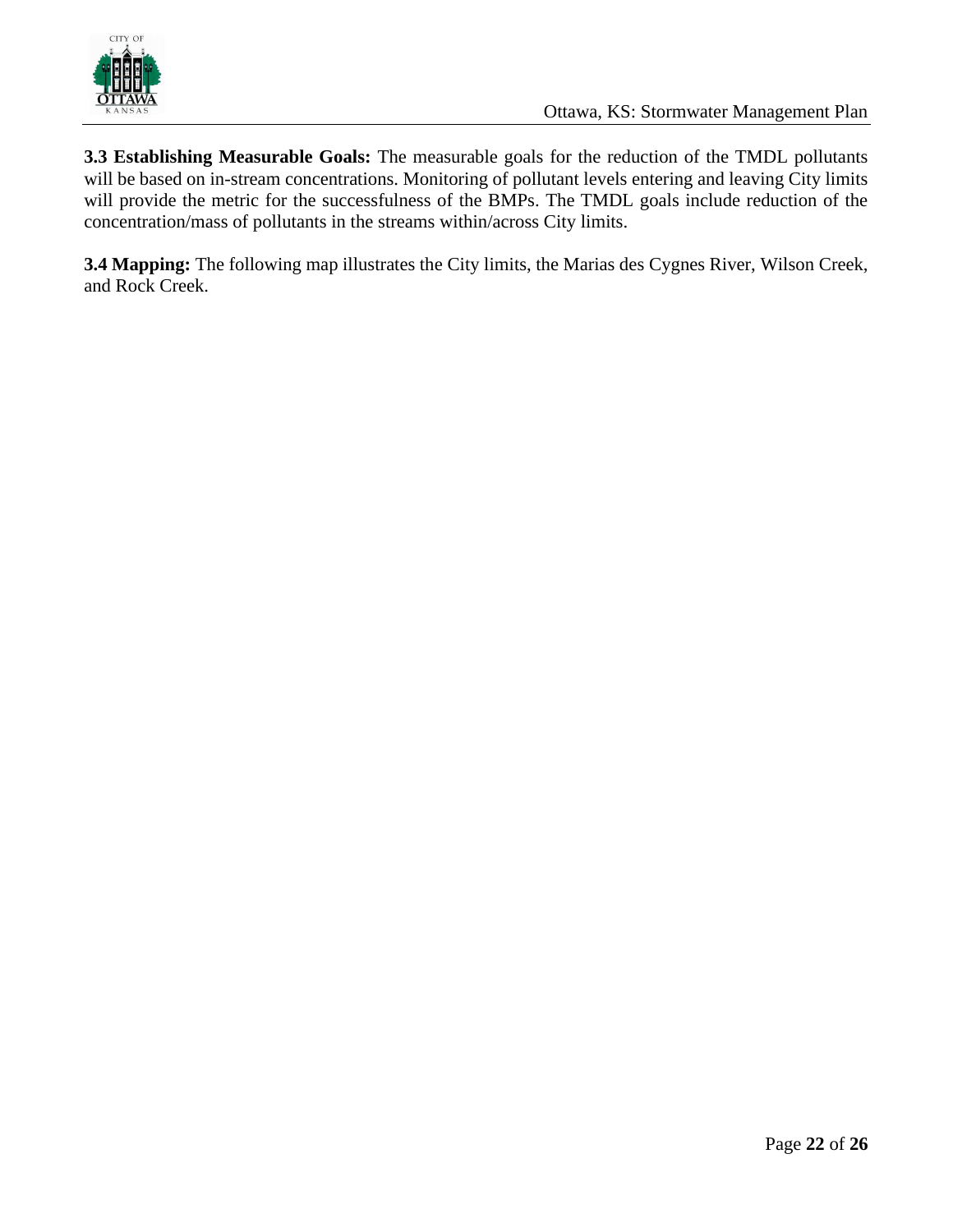



# City of Ottawa- MS4 Sampling Locations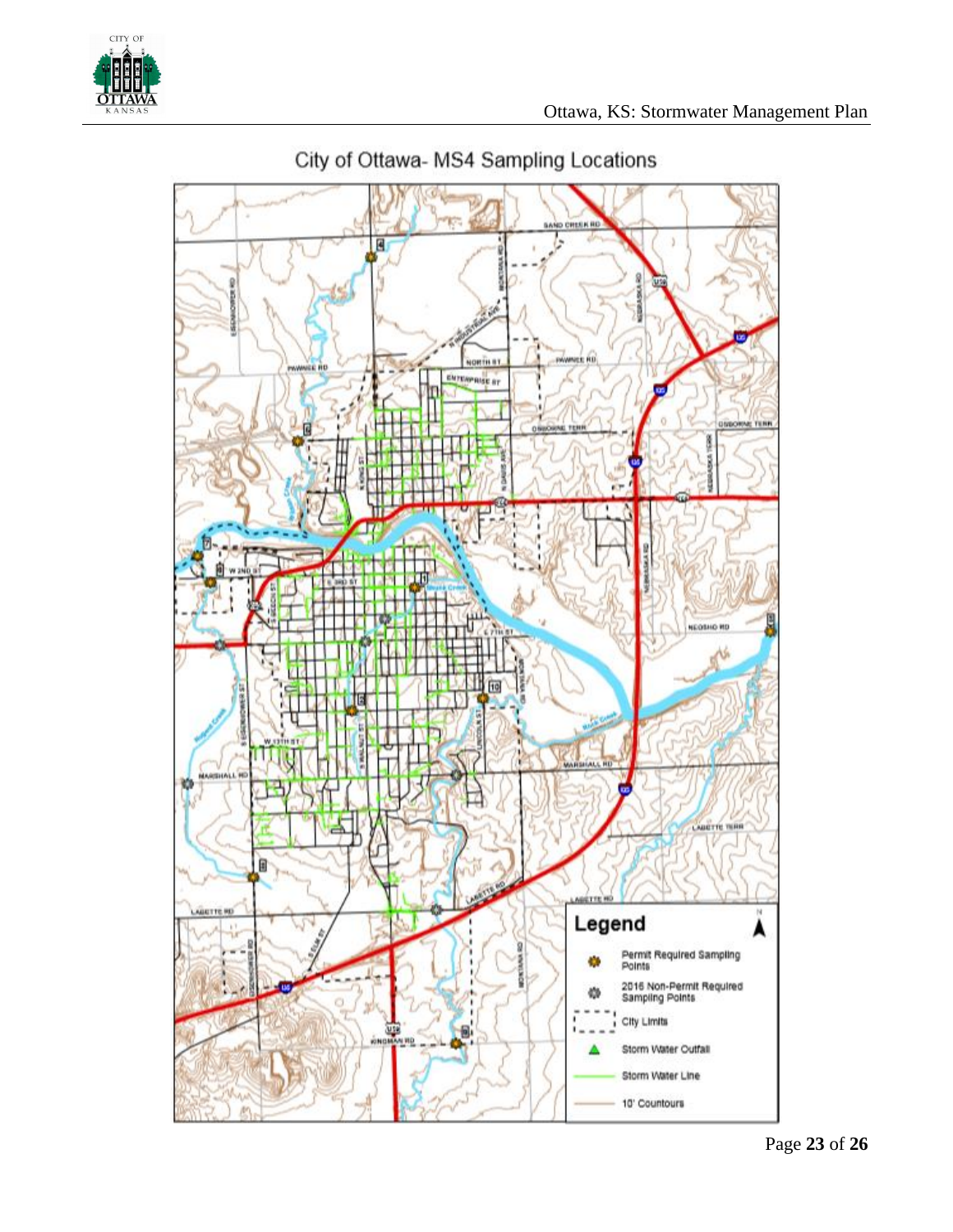

**3.5 Alternative Stormwater Offsite Pollution Reduction Program:** This program allows permittees to implement offsite pollution reduction programs outside of the permit area but within the watershed as an alternate to activities within the permit area. The City is not pursuing the program at this time.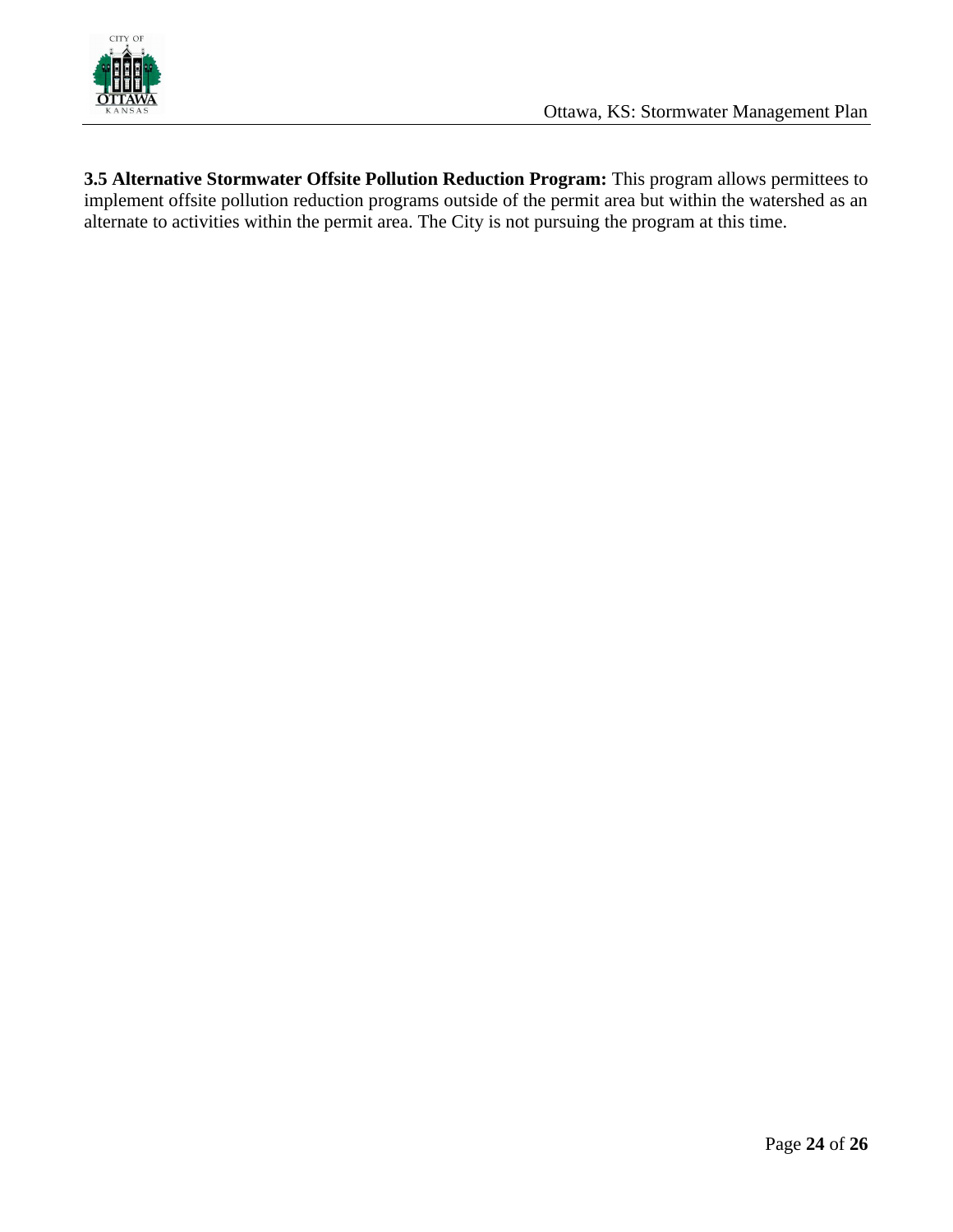

#### **SECTION 4: Monitoring**

**4.1 Monitoring Requirements:** The permit requires that the City implements a wet weather monitoring program designed to assess the improvements in the water bodies (streams/rivers) due to the implementation of citywide BMPs. The minimum requirements for monitoring are as follows:

- 1. In-stream sampling of the main streams where they enter and exit City limits
- 2. Streams to be monitored include the Marais des Cygnes River, Wilson Creek, and Rock Creek
- 3. Sampling shall be for the TMDL regulated pollutant Bacteria

**4.2 Monitoring Frequency:** At a minimum, four (4) storm events shall be monitored annually for each stream. Each storm event shall be a 24-hr rain or snow melt event greater than or equal to 0.25 inches of precipitation. Samples are to be collected within 4 hours of rising stages on streams. It is recommended the monitoring events occur both in the spring (March 1 thru June 30) and in the summer (July 1 thru October 31). However, it is most important four events be monitored in each calendar year and storm event monitoring can occur in any month.

**4.3 Other Permit Requirements:** Other permit requirements, such as sampling methodology and reference data collection, are listed in the MS4 permit and will be included in the monitoring procedures.